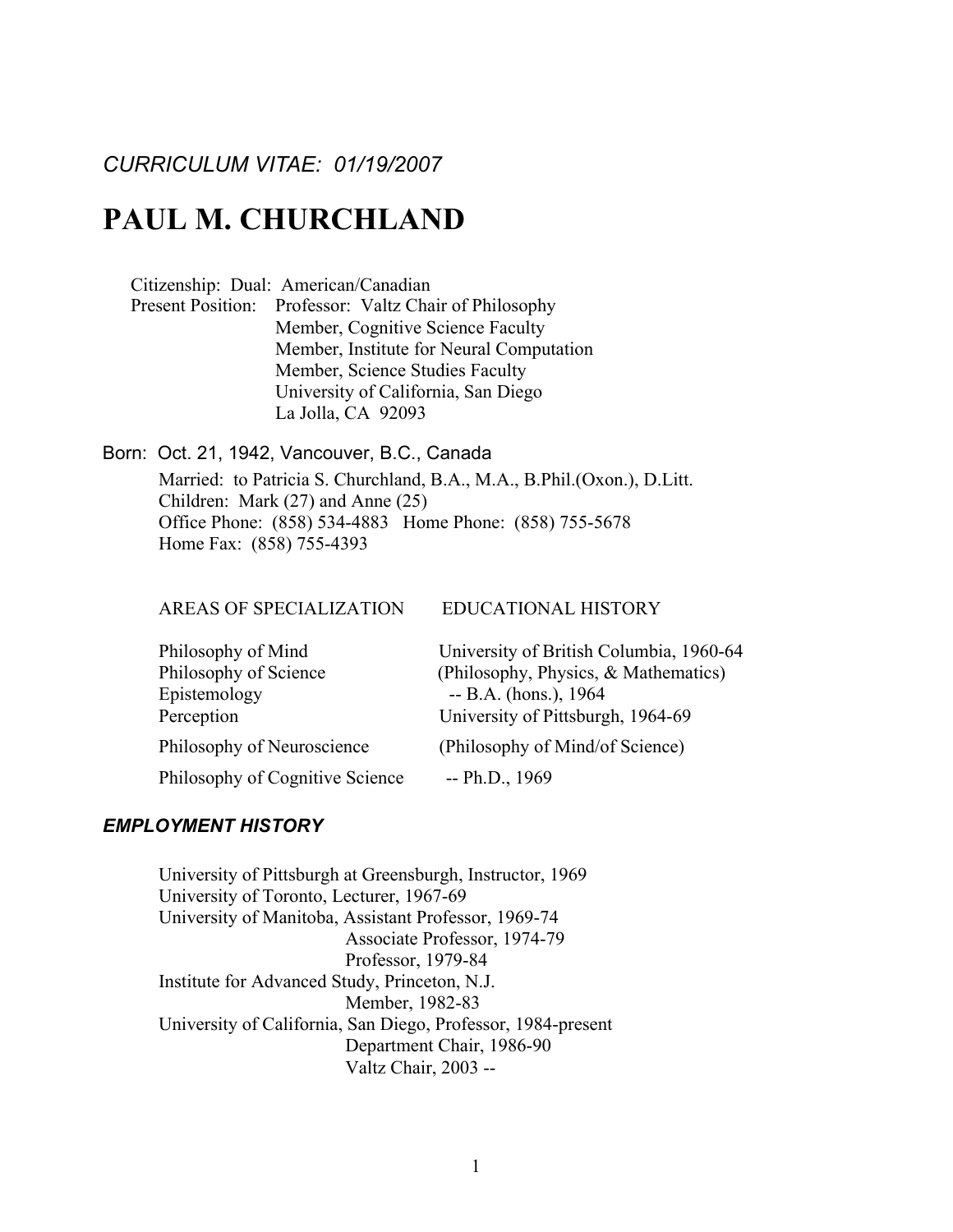# *ACADEMIC HONORS, AWARDS, AND GRANTS*

- 1964 Woodrow Wilson Fellow
- 1965 Andrew Mellon Fellow
- 1975 Canada Council Leave Fellowship
- 1975 Canada Council Research Grant (Scientific Realism)
- 1978 Rh Institute Award and Research Grant, for Outstanding Contributions to Scholarship and Research in the Humanities
- 1981 SSHRC Special Project Research Grant (Stereopsis)
- 1982 Member, Institute for Advanced Study, Princeton, N.J.
- 1983 SSHRC Leave Fellowship
- 1983 SSHRC Research Grant (Evolutionary Epistemology)
- 1989 President: Society for Philosophy and Psychology
- 1990 Univ. of California President's Research Fellowship (Humanities)
- 1996 Honorary Doctorate (D.Litt.), The University of Victoria
- 1997 The UCSD Chancellor's Associates' Award for Excellence in Teaching
- 1999 The Gilbert Ryle Lectures: Trent University
- 2000 Vice President: American Philosophical Assoc., Pacific Division
- 2001 The Taft Lectures: University of Cincinatti
- 2001-02 President: American Philosophical Assoc., Pacific Division

# *PROFESSIONAL SERVICE*

Associate Editor: *Philosophy of Science* (1994-98) Editorial Boards: *Perception Philosophical Psychology British Journal for the Philosophy of Science Inquiry Philosophy of Science*

## *MEMBERSHIP IN PROFESSIONAL SOCIETIES:*

American Philosophical Association (President, Pac. Div.: 2001-02) Society for Philosophy and Psychology (President: 1989-90) Philosophy of Science Association American Association for the Advancement of Science American Association for Artificial Intelligence Cognitive Science Society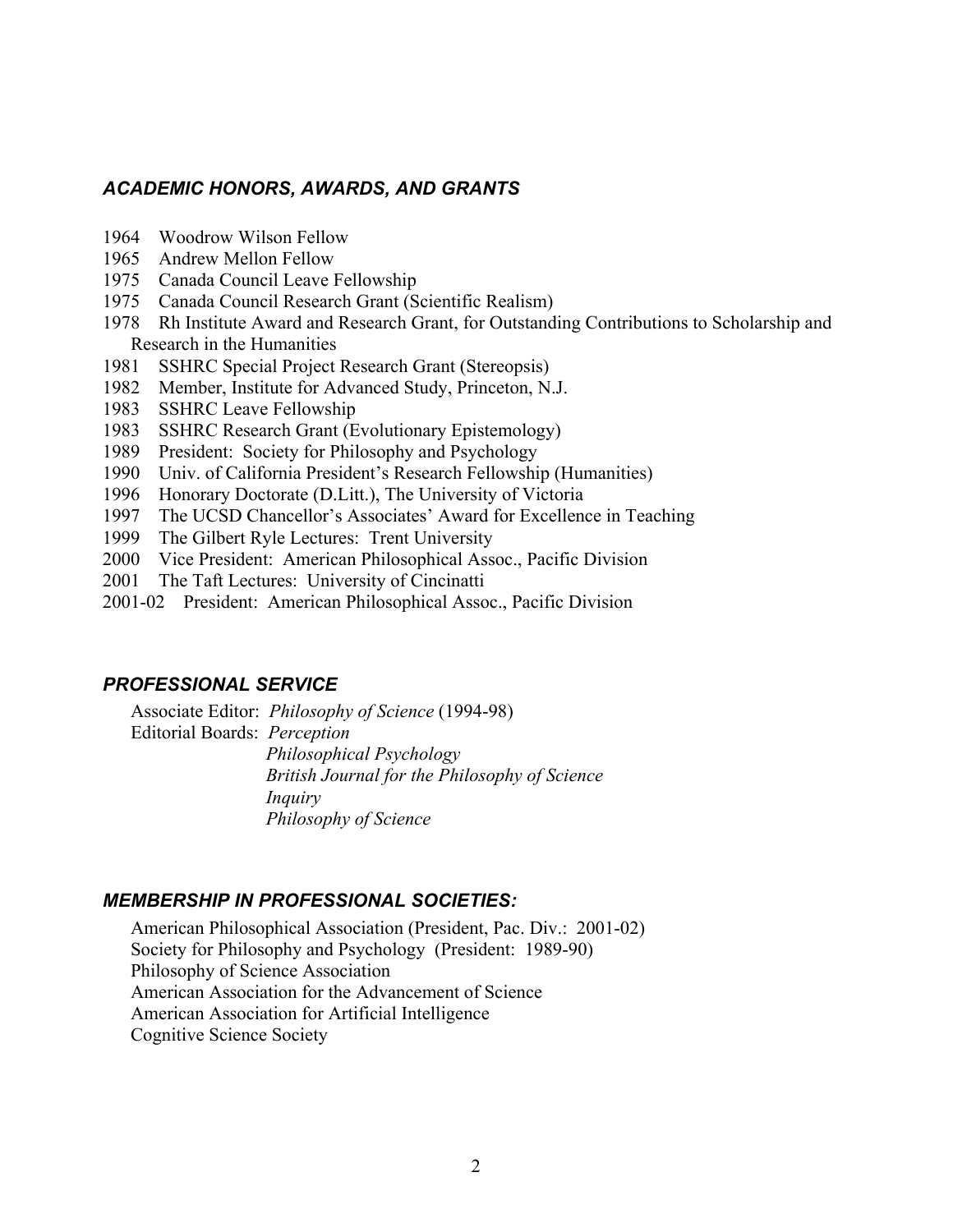# *BOOKS:*

# SCIENTIFIC REALISM AND THE PLASTICITY OF MIND (Cambridge U.P., 1979),

157pages

- -- Translated into Japanese (Tokyo: Kinokoniya Corp., 1987.)
- -- English Paperback edition, 1988
- -- Translated into Chinese (China Renmin University Press, 2004)

MATTER AND CONSCIOUSNESS (MIT Press, 1984).

- -- Revised and expanded edition: Jan., 1988. 187 pages.
- -- Translated into Italian (Bologna: Il Mulino Press, 1991)
- -- Translated into Korean (Seoul: Seokwangsa Pub. Co., 1992)
- -- Translated into Chinese (Taipei, 1997)
- -- Translated into French (Paris: Editions Champ-Vallon, 1998)
- -- Translated into Portuguese (Sao Paulo: Fundacao Editoria Da UNESP, 2000)
- -- Translated into Spanish (Barcelone: Gedisa, 2001).

IMAGES OF SCIENCE: *Scientific Realism versus Constructive Empiricism*, co-edited with C.A.

Hooker (Foundations of Science Series, University of Chicago Press, 1985), 308 pages.

# A NEUROCOMPUTATIONAL PERSPECTIVE: The Nature of Mind and the Structure of

Science (Cambridge: The MIT Press, 1989). Paperback edition, 1992.

- -- Translated into Italian (Bologna: Il Mulino Press, 1992).
- -- Translated into Spanish (Barcelona: Editorial Gedisa, 1994).

# THE ENGINE OF REASON, THE SEAT OF THE SOUL: A Philosophical Journey into the

Brain (Cambridge: The MIT Press, March 1995). 324 pages.

- -- Translated into Italian (Milan: Il Saggiatore, 1997)
- -- Translated into German (Heidelberg: Spektrum Akademischer Verlag, 1997) -- paperback edition (2001)
- -- Translated into Japanese (Tokyo: Sangyo Tosho, 1997)
- -- Translated into French (Paris: De Boeck Universit, 1999)
- -- Translated into Greek (Athens: Govostis Publishing, 2000)
- -- Translated into Polish (Warsaw: Aletheia Foundation, Jan. 2001)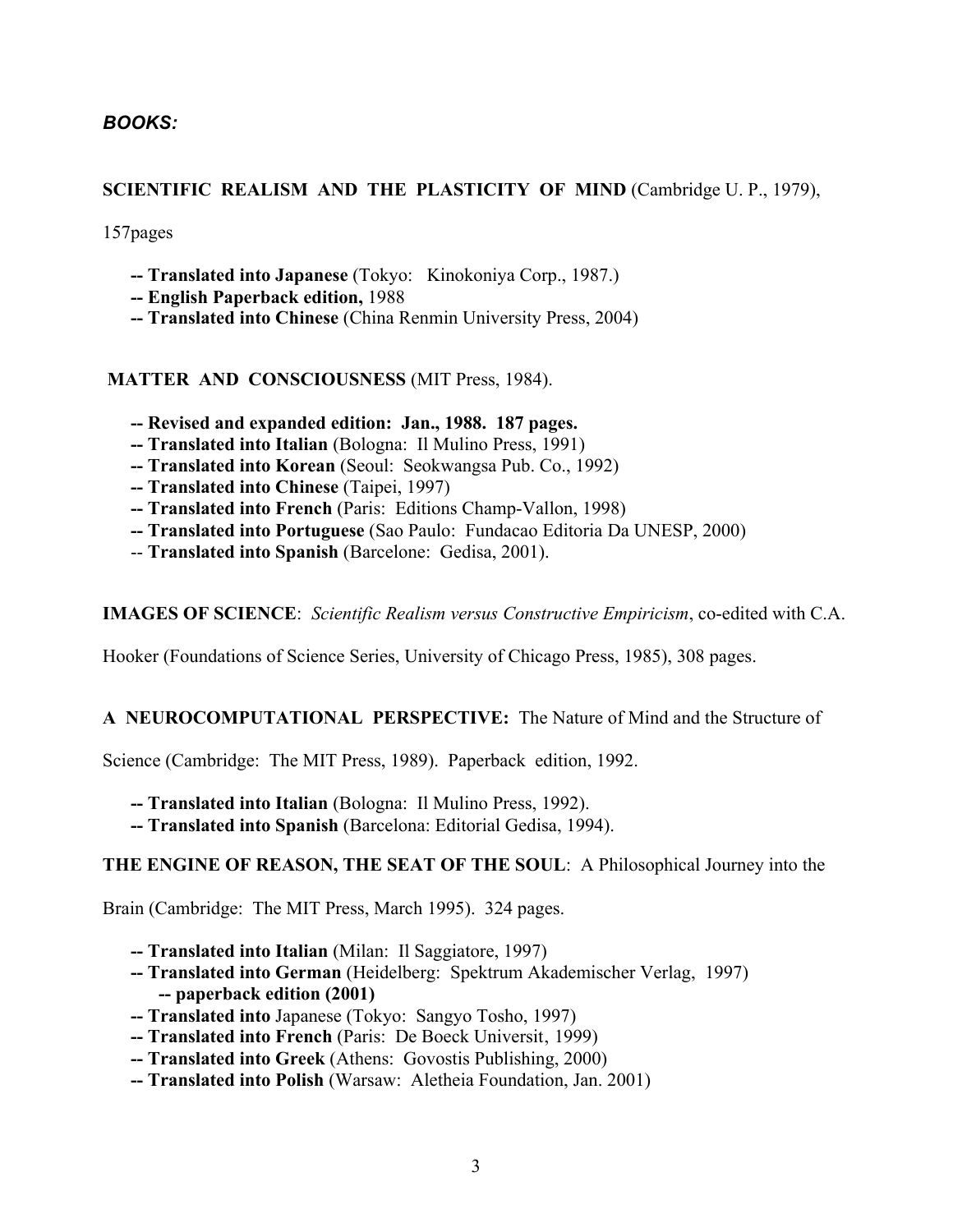#### THE CHURCHLANDS AND THEIR CRITICS (ed., R. McCauley; Oxford:

Blackwells, 1996). A festschrift of ten critical essays with replies (90 pages) from P.M. and P.S. Churchland.

ON THE CONTRARY*: Critical Essays: 1987 - 1997*. Seventeen critical essays. Co-authored with P.S. Churchland (Cambridge: The MIT Press, 1998).

NEUROPHILOSOPHY AT WORK (New York: Cambridge U.P, forthcoming Jan., 2007)

# BOOK EXCERPTS

Reprinted: (1995) section 15 of *Scientific Realism and the Plasticity of Mind* is translated into Polish and published as "The Mind-Body Problem", chapter 10 of *Philosophy of Mind* (Warsaw: Aletheia Foundation).

Reprinted: (1988), section 5 of *Matter and Consciousness*, "Eliminative Materialism," in Solomon, R. C., *Introducing Philosophy*, (Chicago: Harcourt, Brace, Jovanovich): 449-453.

Reprinted: (1989), sections 2,3,& 4 of *Matter and Consciousness,* as "Behaviorism, Materialism, and Functionalism", in Feinberg, J., ed., *Reason and Responsibility: Readings in Some Basic Problems of Philosophy*, seventh edition (Wadsworth: Belmont, California: 1989).

Reprinted: (1990), section 5 of *Matter and Consciousness*, "Eliminative Materialism," as Ch. 2 of Pojman, J., ed., *Introductory Readings in Philosophy* (Wadsworth)

Reprinted: (1997) Ch. 4 of *A Neurocomputational Perspective*, "Knowing Qualia: A Reply to Jackson," in Block, N., Flanagan, O., and Guzeldere, G., eds., *The Nature of Consciousness: The Philosophical Debates* (Cambridge: The MIT Press).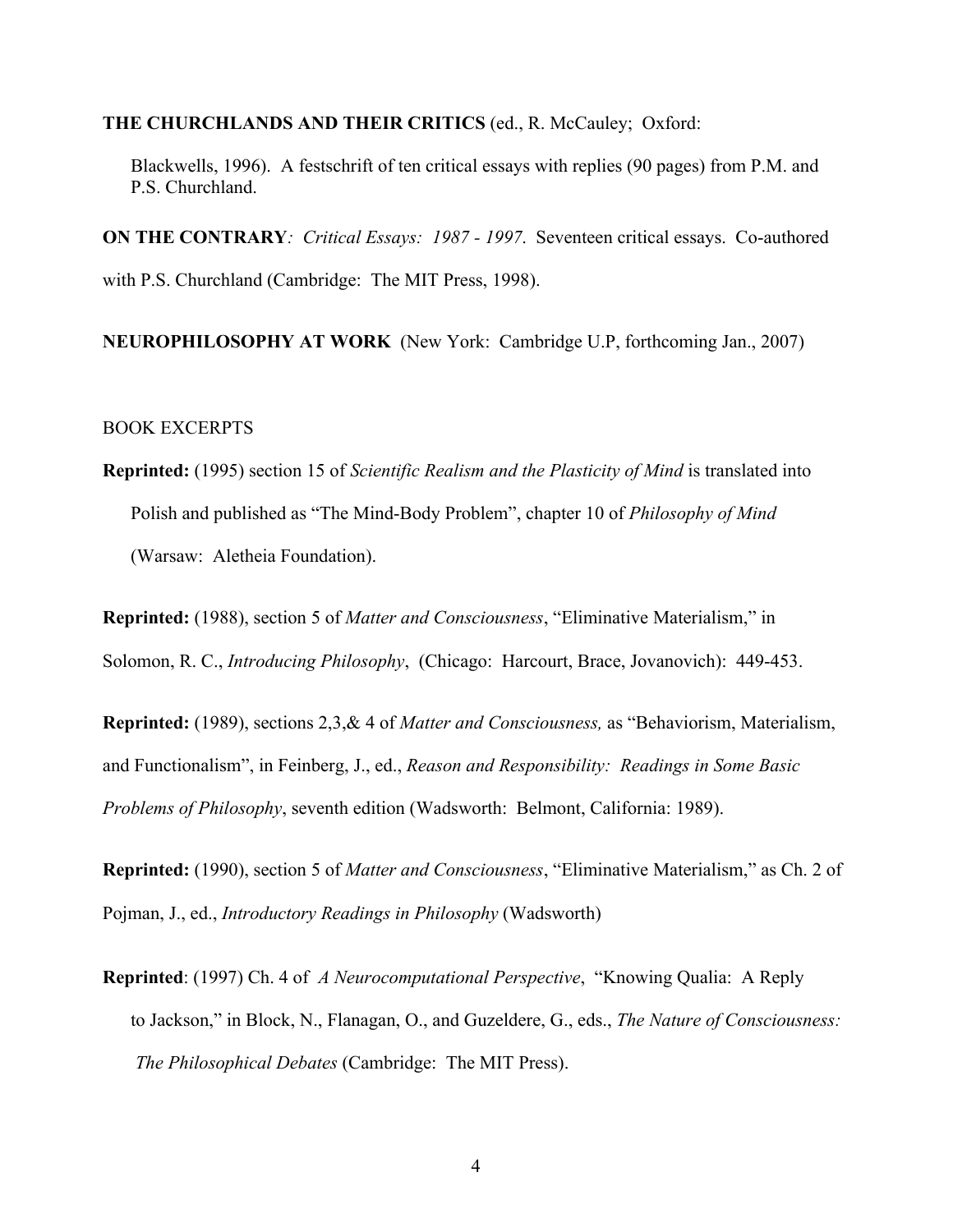# *ARTICLES:*

#### 1970

"The Logical Character of Action Explanations," *The Philosophical Revie*w 79, April 1970. 22 pages.

Reprinted: (1976) in the Italian anthology *Neopositivismo e Storiografia* (La Nuova Italia Editrice, Milan).

Reprinted: (1977) in the German anthology, *Analytische Handlungstheorie*, *volume II*, in the Theorie Diskussion series (Suhrkamp Verlag, Frankfurt, 1977).

Reprinted: (1991) in the French anthology *Philosophie Analytique de l'Action,* Marc Neuberg, ed. (Paris: Pierre Mardage Editeur).

## 1975

"Two Grades of Evidential Bias", *Philosophy of Science* 42, no 3, Sept., 1975. 10 pages.

"Karl Popper's Philosophy of Science", *Canadian Journal of Philosophy* 5, no. 1, Sept., 1975. 12 pages.

 "Critical Notice: *Speaking of Persons* by G. Engelbretsen", *Dialogue* 15, no. 4, Dec. 1976. 6 pages.

#### 1978

"The Virtuosity of the Sensory Cortex and the Perils of Common Sense", with P.S. Churchland, *The Behavioral and Brain Sciences*, 1, no. 3, 1978. 2 pages.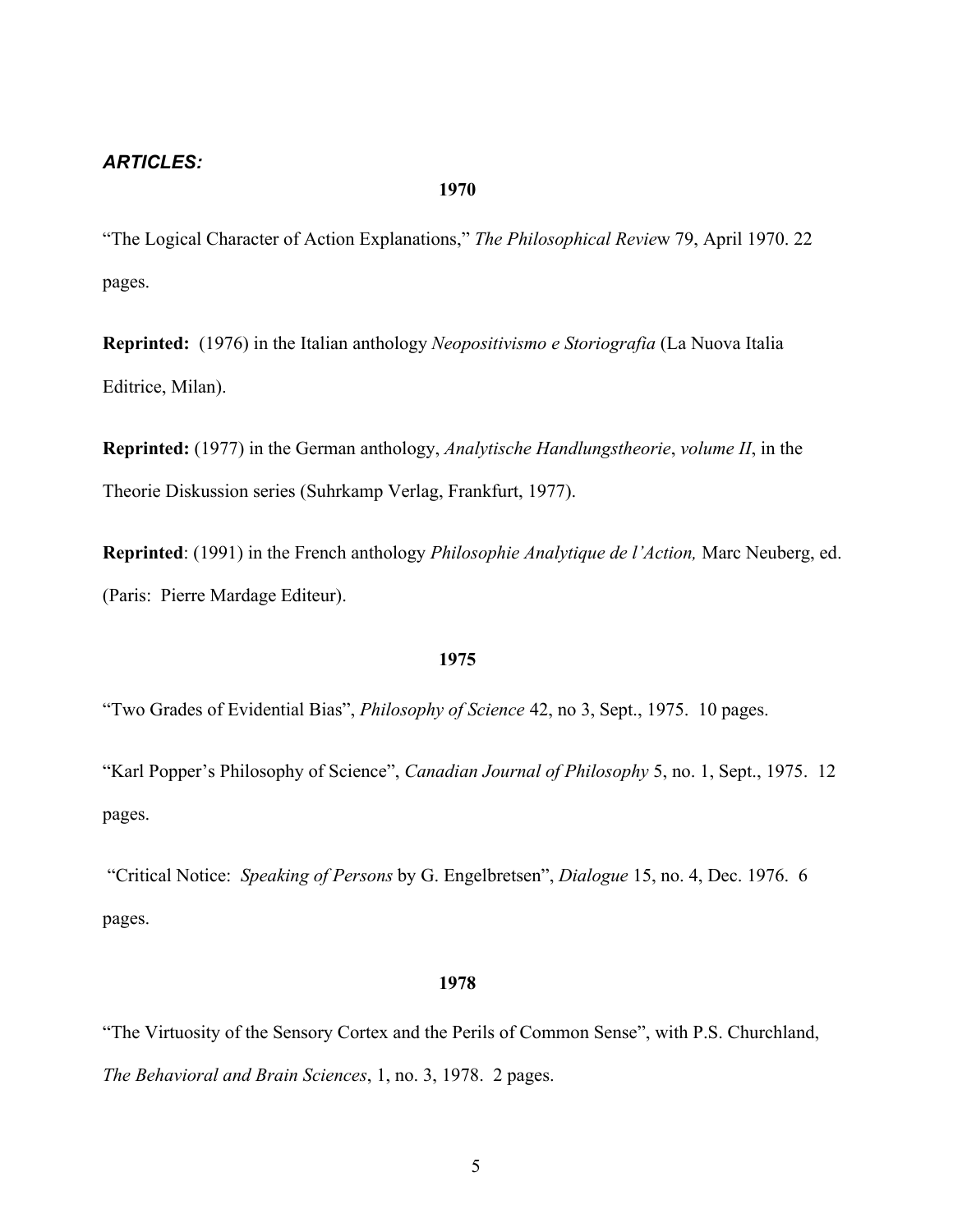"Internal States and Cognitive Theories", with P.S. Churchland (1<sup>st</sup> auth.), *The Behavioral and Brain Sciences,* 1, no. 4, 1978. 2 pages.

#### 1980

"In Defense of Naturalism", *The Behavioral and Brain Sciences*, 3, no. 3, 1980. 2 pages.

"Critical Notice: Persons and Minds—The Prospects of Nonreductive Materialism, by Joseph Margolis", Dialogue, Sept., 1980. 9 pages.

"Plasticity: Conceptual and Neuronal", *The Behavioral and Brain Sciences*, 3, no. 3, 1980. 2 pages.

#### 1981

"Eliminative Materialism and the Propositional Attitudes", *Journal of Philosophy*, 78, no. 2, Feb., 1981. 23 pages.

Reprinted: (1989) in Lycan, W., ed., *Mind and Cognition: A Reader* (Oxford: Basil Blackwells).

Reprinted : (1989) in Rosenthal, D., ed., *The Nature of Mind* (Oxford: Oxford University Press).

Reprinted : (1991) in Boyd, R., Gasper, P., and Trout, J., eds., *Philosophy of Science* (Cambridge: MIT Press).

Reprinted : (1992) in Christensen, S. C., and Turner, D. R., eds., *Folk Psychology: Contemporary Readings in the Philosophy of Psychology* (New Jersey: Lawrence Erlbaum).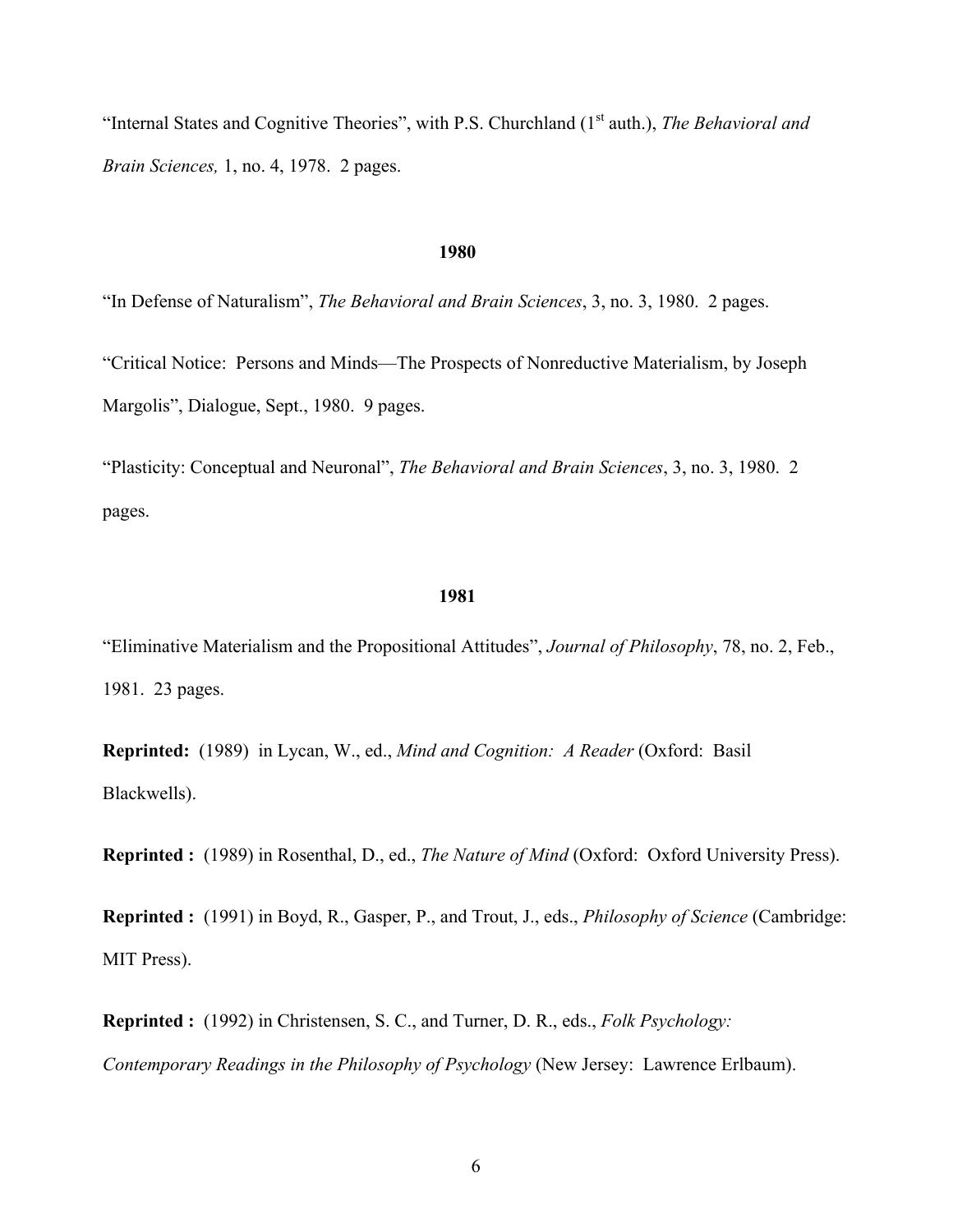Reprinted : (1993) is translated into Spanish and reprinted in Rabossi, E., ed., Filosofia y Ciencia Cognitiva (Buenos Aires / Barcelona: Editorial Paidos).

Reprinted : (1993) in Goldman, A., Ed., *Readings in Philosophy and Cognitive Science* (Cambridge: MIT Press).

Reprinted : (1994) in Moser, P.K. and Trout, J.D., eds., *Materialism* (Routledge Ltd., 1994).

Reprinted : (1994) translated into Chinese and reprinted in *Foreign Philosophical Translations,* no. 6 (1994), published by the Institute of Philosophy, Chinese Academy of Social Sciences: pp. 8- 15.

Reprinted : (1999) translated into German and published in Thomas Metzinger, ed. of a textbook *entitled Das Leib-Seele-Problem in der zweiten Halfte des zwanzigsten Jahrunderts* (Stuttgart: Leipzig, to appear 1999).

Reprinted : (1999) in *Philosophy and the Human Situation,* (London: The Open University).

Reprinted : (1999) in R. Cummins and D. D. Cummins, *Minds, Brains, and Computers* (Oxford: Basil Blackwell).

Reprinted : (1999) in J. Crumley, ed., *Problems in Mind: Readings in Contemporary Philosophy of Mind* (Mayfield Publ. Co., scheduled for 10/99).

Reprinted: (1999) in J. Greenwood, ed., *The Rational Animal* (Minneapolis, McGraw-Hill).

Reprinted : (2001) in *Postgraduate Foundation in Philosophy* (London: The Open University).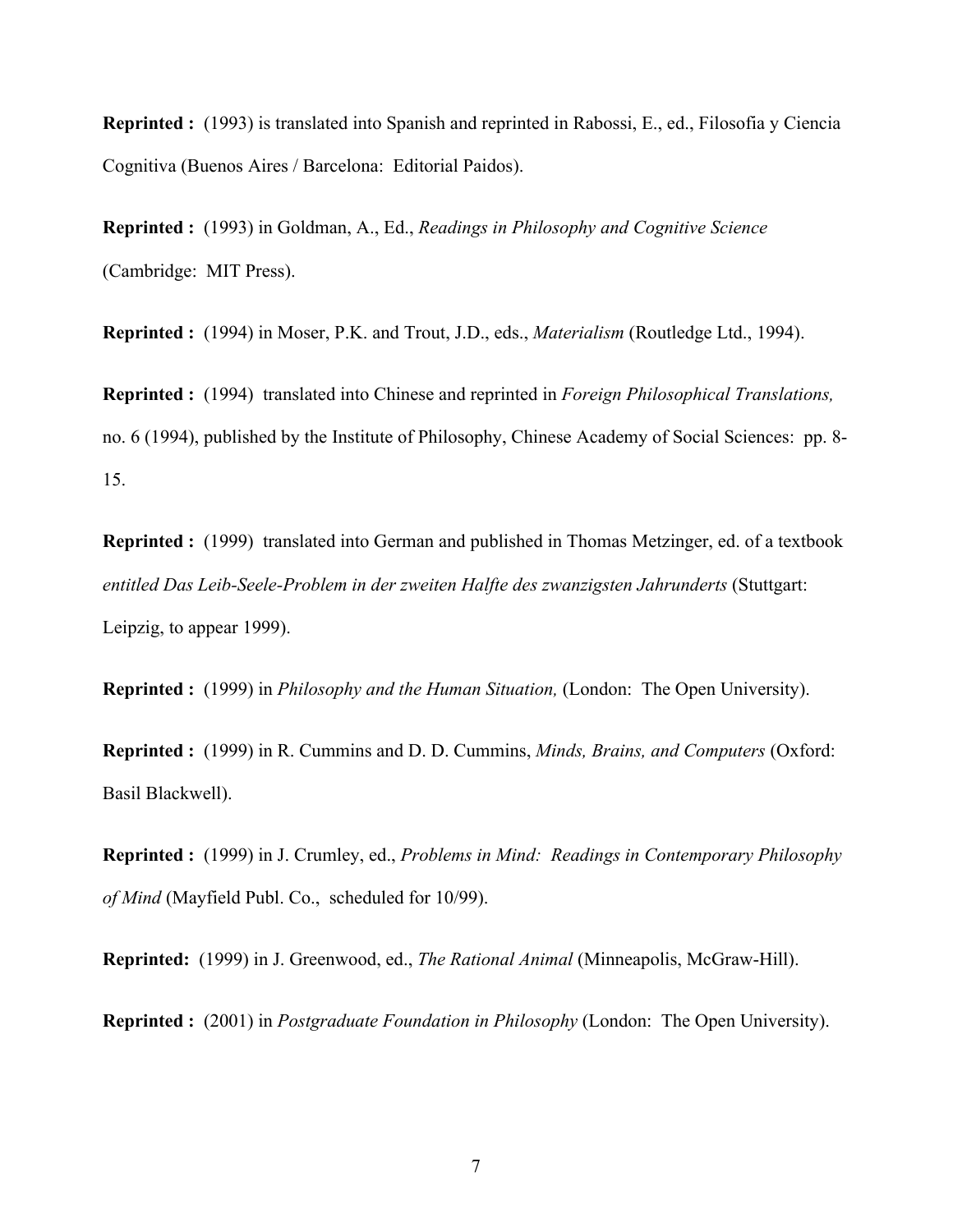Reprinted: (2001) Translated into French and published in P. Poirer & D. Fisette, eds., *Philosophie de l'Esprit: Une Anthologie* (Paris: Librarie Philosophique J. Vrin).

Reprinted: (2002) in A. Bailey, ed., *First Philosophy* (Broadview Press).

Reprinted: (2002) in D. Chalmers, ed., *Philosophy of Mind: Classical and Contemporary Readings* (Oxford: Oxford University Press).

Reprinted: (2003) in Heil, J., ed., *Philosophy of Mind: An Anthology* (Oxford: OUP).

Reprinted: (2004): Translated into Japanese in *Philosophy of Mind III: A Translated Anthology* (Tokyo: Keiso Shobo).

Reprinted: (2004): in Bailey, A., ed., *First Philosophy* (Toronto: Broadview Press).

Reprinted: (2005): in Beakley, B., ed., The Philosophy of Mind: Classical Problems / Contemporary Issues,  $2<sup>nd</sup>$  Edition (The MIT Press).

Reprinted: (2005): translated into German, Metzinger, T., ed., *A Course in the Philosophy of Mind* (Berlin: Mertin Verlag).

"Functionalism, Qualia, and Intentionality", *Philosophical Topics*, 12, no. 1, 1981. 24 pages.

Reprinted: (1982) in Shahan and Biro, eds. *Mind, Brain, and Function* (Oklahoma, 1982). 24 pages.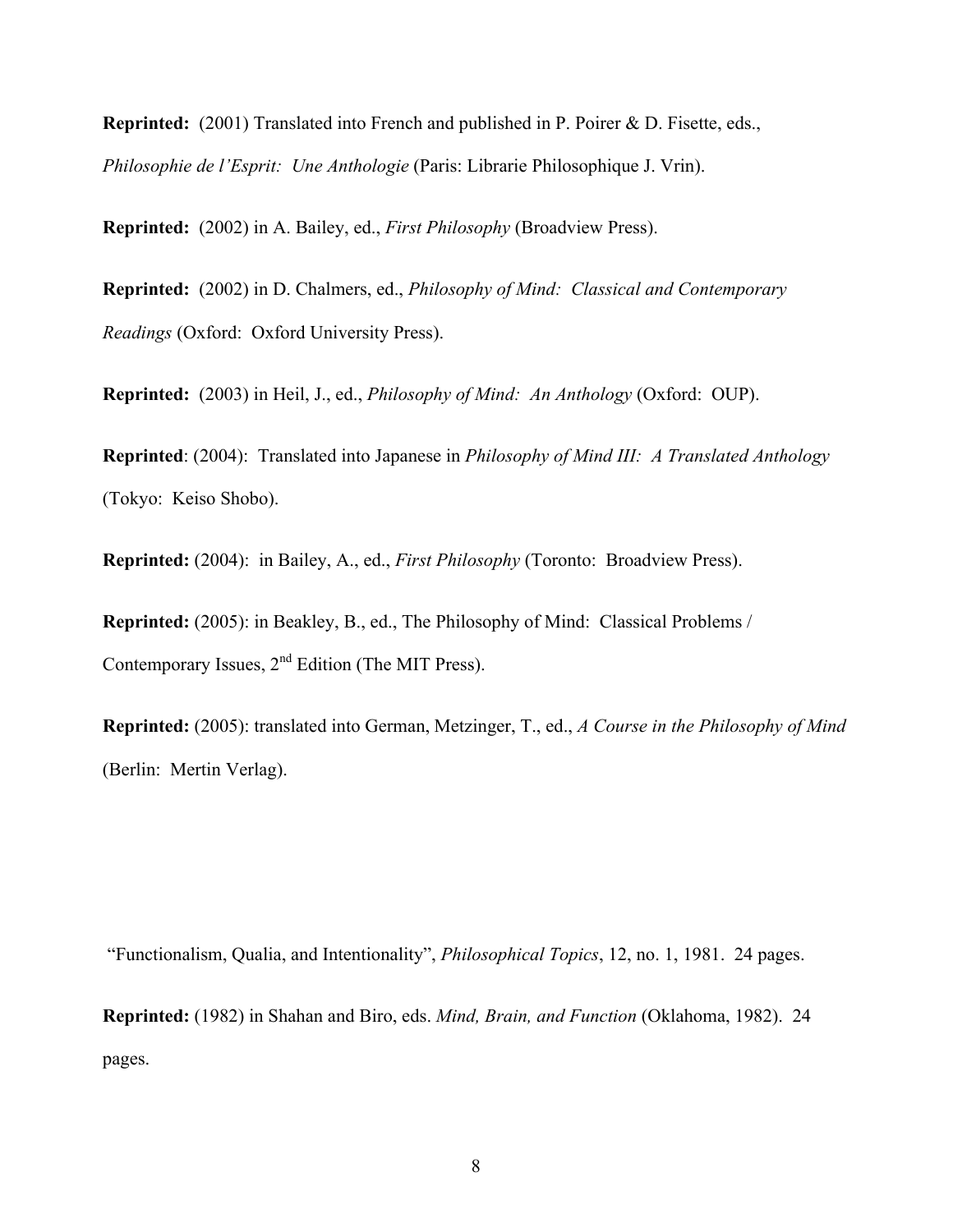Reprinted: (1996) in *Philosophy of Mind*, ed. B. Cooney. (Boston: Jones and Bartlett).

Reprinted : (1999) in J. Crumley, ed., *Problems in Mind: Readings in Contemporary Philosophy of Mind* (Mayfield Publ. Co., scheduled for 10/99).

Reprinted: (2001) translated into French in P. Poirier and D. Fisette, eds., *Philosophie de l'Esprit: Une Anthologie* (Paris: Librarie Philosophique J. Vrin).

## 1982

"Is Thinker a Natural Kind?", *Dialogue*, 21, no. 2, June, 1982. 18 pages.

"The Anti-Realist Epistemology of van Fraassen's The Scientific Image", *Pacific Philosophical Quarterly*, 63, no. 3, July, 1982. 10 pages.

Reprinted: (1985) under the title, "The Ontological Status of Observables: In Praise of the Superempirical Virtues", in *Images of Science*, eds. Churchland and Hooker (University of Chicago Press, 1985). 13 pages.

Reprinted: (1989) in Brody, B., and Grandy, R., *Readings in the Philosophy of Science.*

Reprinted: (1998) in D. Rothbart, ed., Science, Reason, and Reality: An Introduction to the Philosophy of Science (Fort Worth: Harcourt Brace).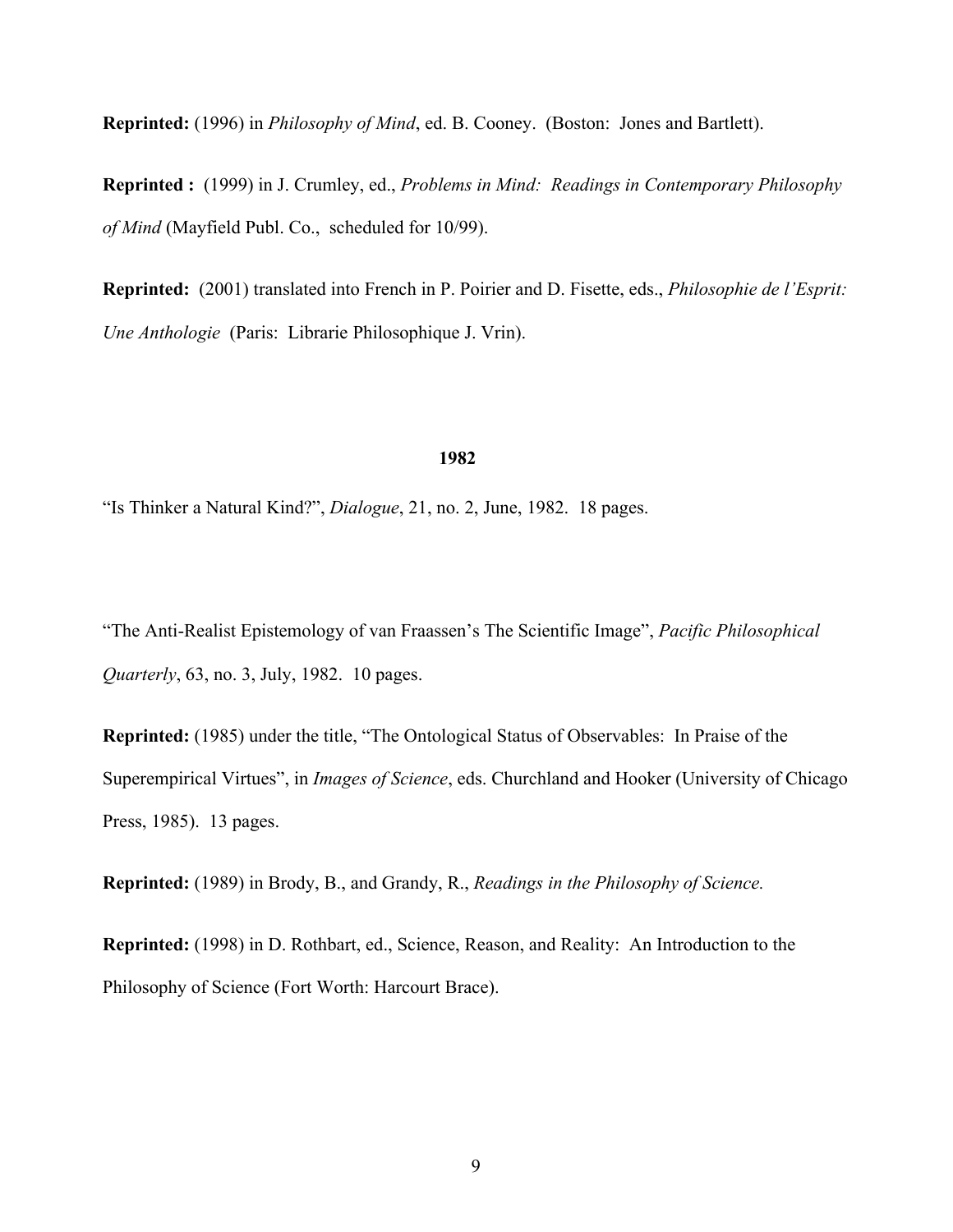"Stalking the Wild Epistemic Engine", with P. S. Churchland (1st auth*.), Nous*, 17, no. 1, March, 1983. 15 pages.

Reprinted: (1989) in Lycan, W., ed., *Mind and Cognition: A Reader* (Oxford: Basil Blackwells).

"Information: Semantic and Information-Theoretic", with P.S. Churchland*, The Behavioral and Brain Sciences,* 6, no. 1, 1983. 2 pages.

#### 1985

"Reduction, Qualia, and the Direct Introspection of Brain States", *Journal of Philosophy*, 82, no. 1, 1985. 20 pages.

Reprinted: translated into Chinese and reprinted in *Foreign Philosophical Translations*, no. 6 (1987), published by the Institute of Philosophy, Chinese Academy of Social Sciences: pp. 30-38.

Reprinted: (1989) in R. Martin, ed., *The Experience of Philosophy* (Wadsworth: 1989).

Reprinted: (1991) in Hoy, R. and Oaklander, L., eds., *Metaphysics: Classic and Contemporary Readings* (Belmont: Wadsworth).

Reprinted: (1998) reprinted in F. Jackson, ed., *Consciousness* (Aldershot, U.K.: Dartmouth Publishing Co.).

Reprinted : (1999) in J. Crumley, ed., *Problems in Mind: Readings in Contemporary Philosophy of Mind* (Mayfield Publ. Co., scheduled for 10/99).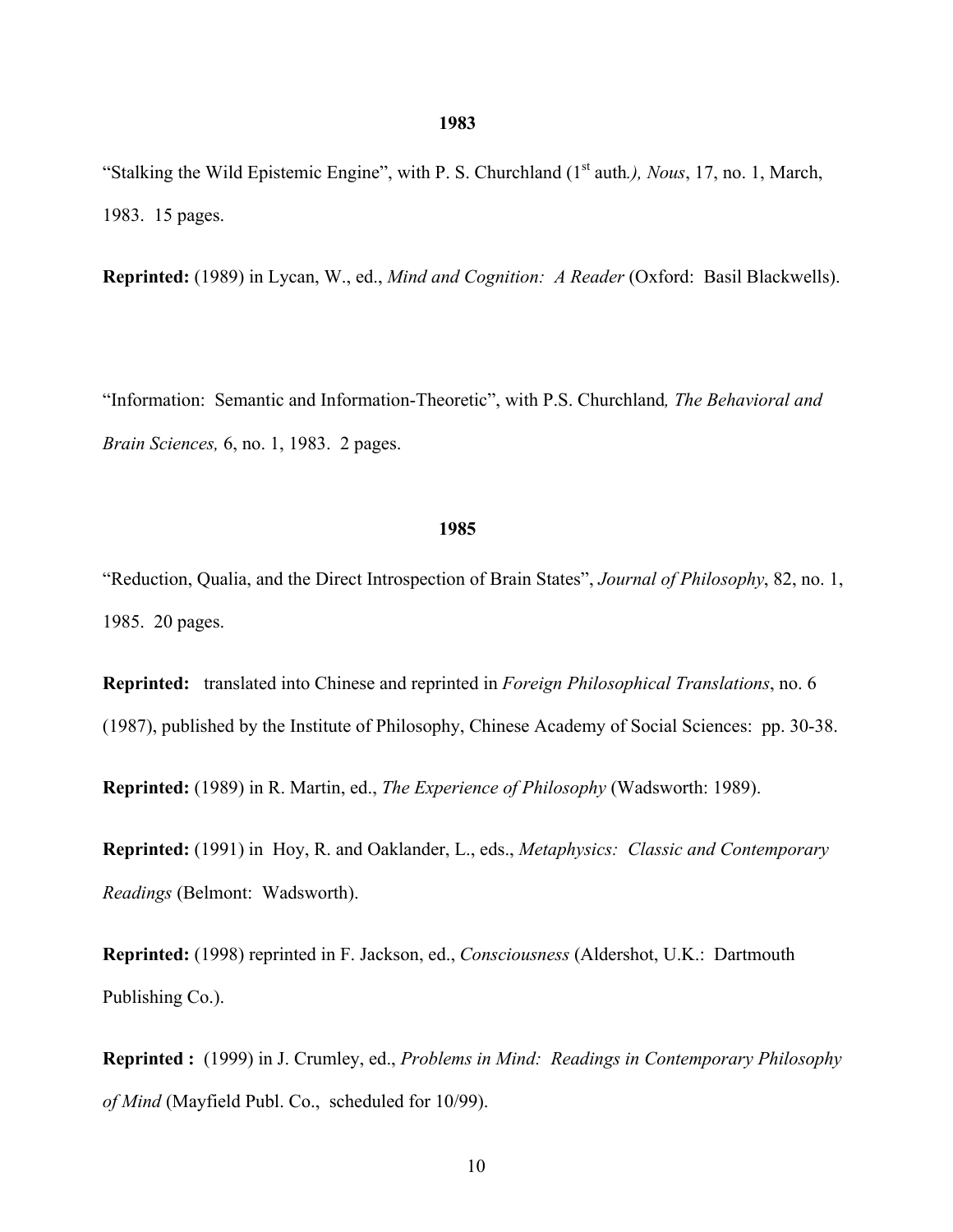Reprinted : (2000) in D. Kolak, ed., *Philosophical Bridges* (Mayfield Publ. Co., scheduled for 2000).

Reprinted : (2000) in D. Rosenthal, ed., *Materialism and the Mind-Body Problem* (Cambridge, Mass.: Hackett).

Reprinted: (2001) in From Wonder to Wisdom: An Introduction to Philosophy (Pearson Custom Publishing).

Reprinted: (2001) in *Postgraduate Foundation in Philosophy* (London: The Open University).

Reprinted: (2002) in S. Cahn, ed., *Philosophy for the 21st Century* (Oxford: Oxford University Press).

Reprinted: (2002) in N. Campbell, ed., *Mental Causation and the Metaphysics of Mind* (Broadview Press).

Conceptual Progress and Word/World Relations: In Search of the Essence of Natural Kinds", *Canadian Journal of Philosophy*, 15, no. 1, March, 1985. 22 pages.

"Theories of Mind", *Collier's Encyclopedia*, 1985. 7 pages.

 "On the Speculative Nature of our Self-Conception: A Reply to Some Criticisms", in New Essays in the Philosophy of Mind, J. McIntosh, ed., Supplemental Vol. 11 of the *Canadian Journal of Philosophy* (1985). 17 pages.

"Review of *Matter and Sense* by H. Robinson", *Philosophical Review*, Jan., 1985. 3 pages.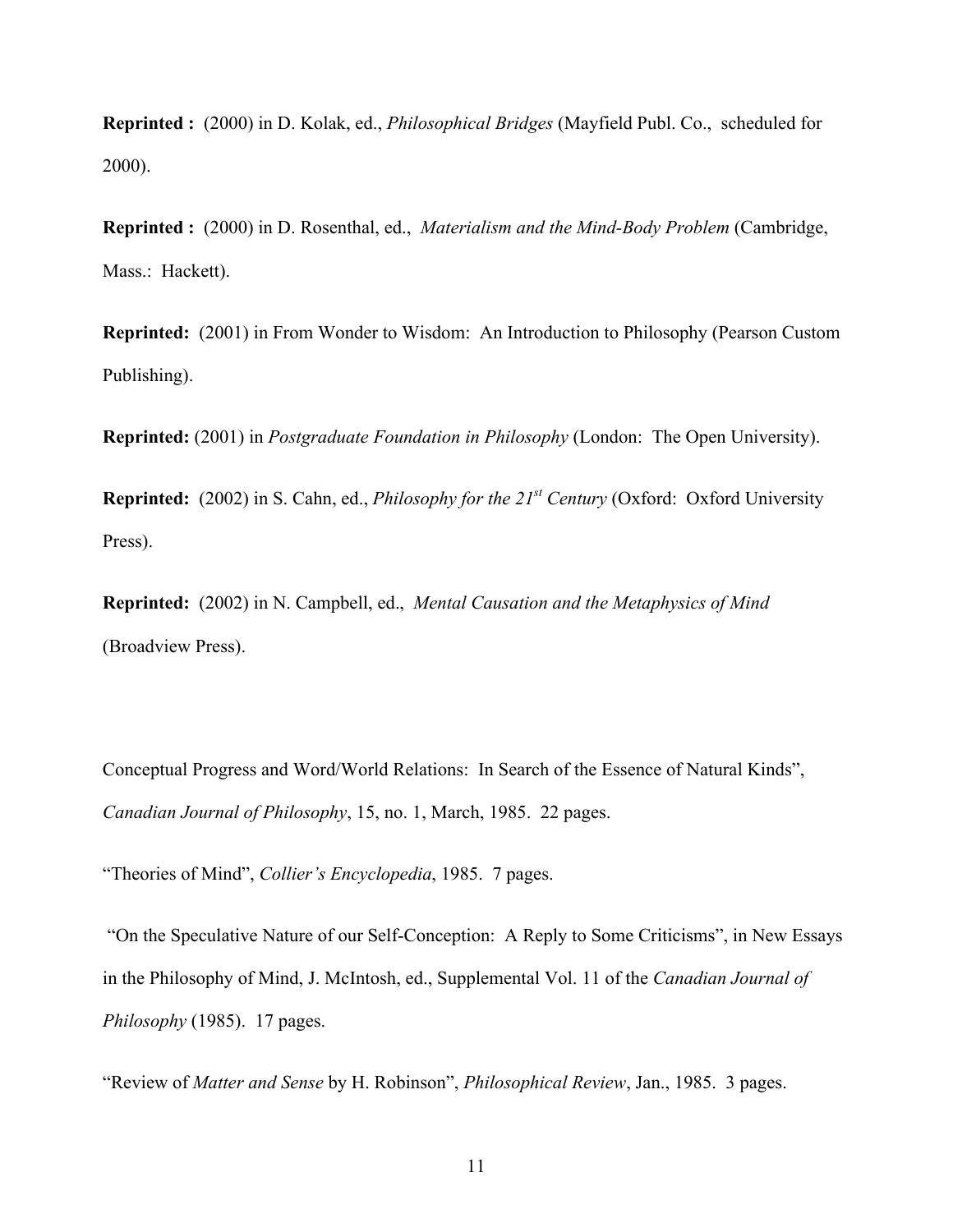## 1986

"Some Reductive Strategies in Cognitive Neurobiology", *Mind*, 95, no. 379, 1986. pp. 279-309.

Reprinted: (1986) in Silvers, S., ed., Representation: Readings in the Philosophy of Mental Representation (Reidel: Dordrecht-Holland).

Reprinted: (1986) in Boden, M. A., *Philosophy of Artificial Intelligence* (Oxford University Press).

Reprinted: (1992) in Fodor, J. and LePore, E., eds., *The Metaphysics of Meaning: A Resource Book* (Blackwell?)

Reprinted: (1994) is translated into Spanish and reprinted in a Spanish-language edition of Boden, M. A*., Philosophy of Artificial Intelligence* (Oxford University Press: 1989). The Mexican publisher is Fondo de Cultura Economica.

"Cognitive Neurobiology: A Functional Hypothesis for Laminar Cortex", *Biology and Philosophy,* 1, no. 1, 1986. 27 pages.

"The Continuity of Philosophy and the Sciences", *Mind and Language,* 1, no. 1, 1986. 10 pages.

"Phase-Space Representation and Coordinate Transformation: A General Paradigm for Neural Computation", *The Behavioral and Brain Sciences*, 9, no. 1, 1986. 2 pages.

"Semantic Content: in Defense of a Network Approach", *The Behavioral and Brain Sciences*, 9, no. 1, 1986. 2 pages.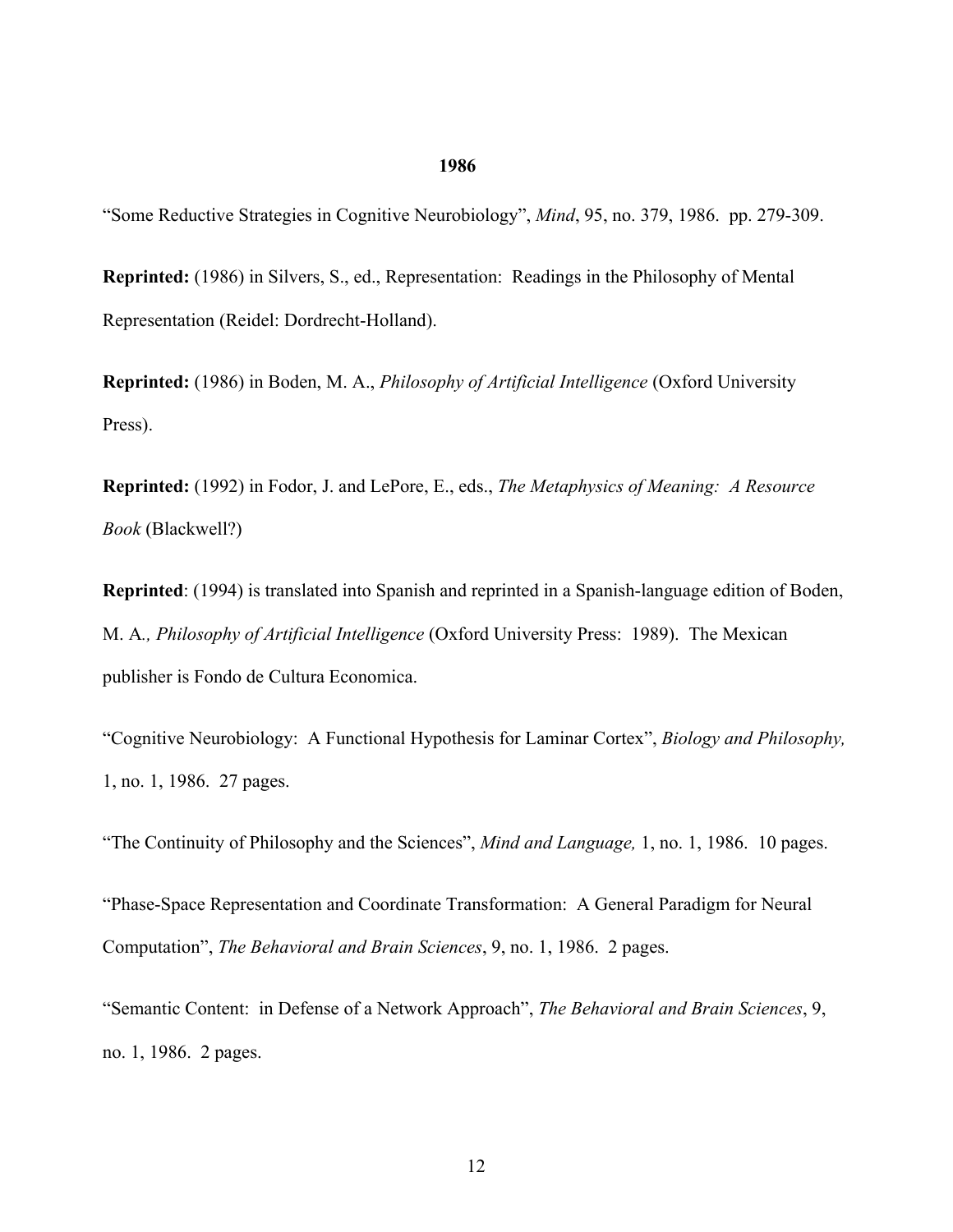"On the Global Assessment of Human Cognition", *The Dalhousie Review*, 1986. 497-501.

"Cognition and Conceptual Change: A Reply to Double", *Journal for the Theory of Social Behavior*, 16, no. 2: 217-21.

"Firewalking and Physics", *The Skeptical Inquirer,* 10, Spring, 1986: 284-85.

"Subjective Qualia from a Materialist Point of View", in PSA 1984*, Proceedings of the Philosophy of Science Association*, P. Asquith, ed. 36 pages.

#### 1987

"How Parapsychology Could Become a Science", *Inquiry*, 30, no. 3, Sept., 1987: 227-39.

#### 1988

"Perceptual Plasticity and Theoretical Neutrality: A Reply to Jerry Fodor", *Philosophy of Science*, 55, no. 2 (June): 167-187.

Reprinted: (1993) in Goldman, A., Ed., *Readings in Philosphy and Cognitive Science* (Cambridge: MIT Press).

"Reductionism, Connectionism, and the Plasticity of Human Consciousness", *Cultural Dynamics*, I, no. 1: 29-45.

"Folk Psychology and the Explanation of Human Behavior*", Proceedings of the Aristotelean Society:* Supplementary Volume LXII, D. W. Edgington, ed.: 209-221.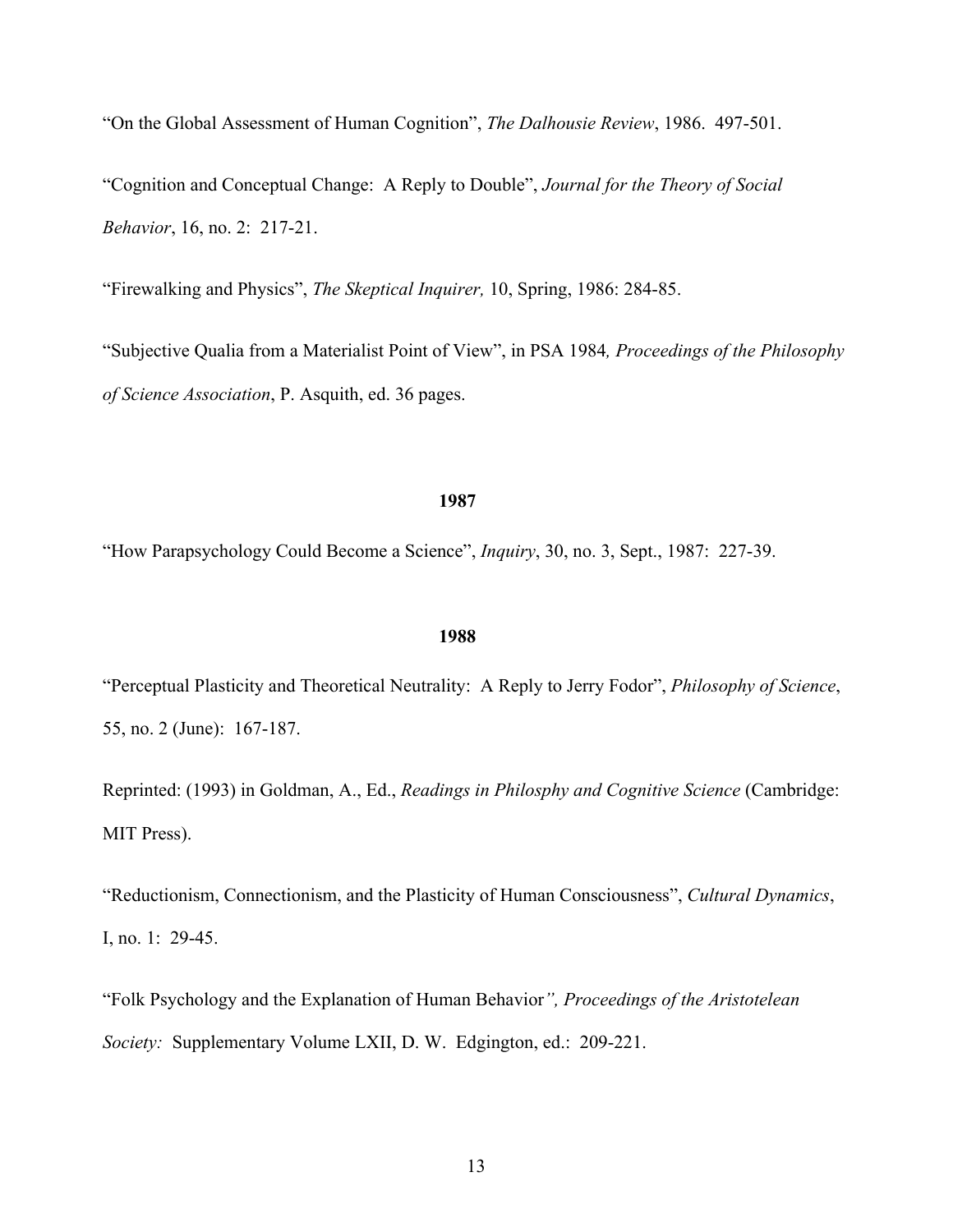Reprinted: (1989) in Bogdan, R., ed., *Mind and Common Sense* (Cambridge: Cambridge University Press).

Reprinted: (1989) in Tomberlin, J., ed., Philosophical Perspectives Vol. III: *Philosophy of Mind and Action Theory.*

Reprinted: (1991) in Greenwood, J.D., ed., *The Future of Folk Psychology: Intentionality and Cognitive Science* (Cambridge: Cambridge University Press).

Reprinted: (1993) in Christensen, S. C., and Turner, D. R., eds., *Folk Psychology: Contemporary Readings in the Philosophy of Psychology* (New Jersey: Lawrence Erlbaum).

## 1989

"Simplicity as an Epistemic Virtue: The View from the Neuronal Level", in N. Rescher, ed., *Aesthetic Factors in Natural Science* (University Press of America).

"Theory, Taxonomy, and Methodology: A Reply to Haldane's 'Understanding Folk'", *Proceedings of the Aristotelian Society*, Supplementary Volume LXIII, D. W. Edgington, ed.

"The ontological status of intentional states: nailing folk psychology to its perch", *Behavioral and Brain Sciences* 11, no. 3 (commentary on Dennett): 507-508.

Review of *Observation and Objectivity* by H.I. Brown, for *Isis* (1989): 143-144.

## 1990

 "Could a Machine Think?", *Scientific American* (Jan., 1990): 26-31. Co-authored with P. S. Churchland.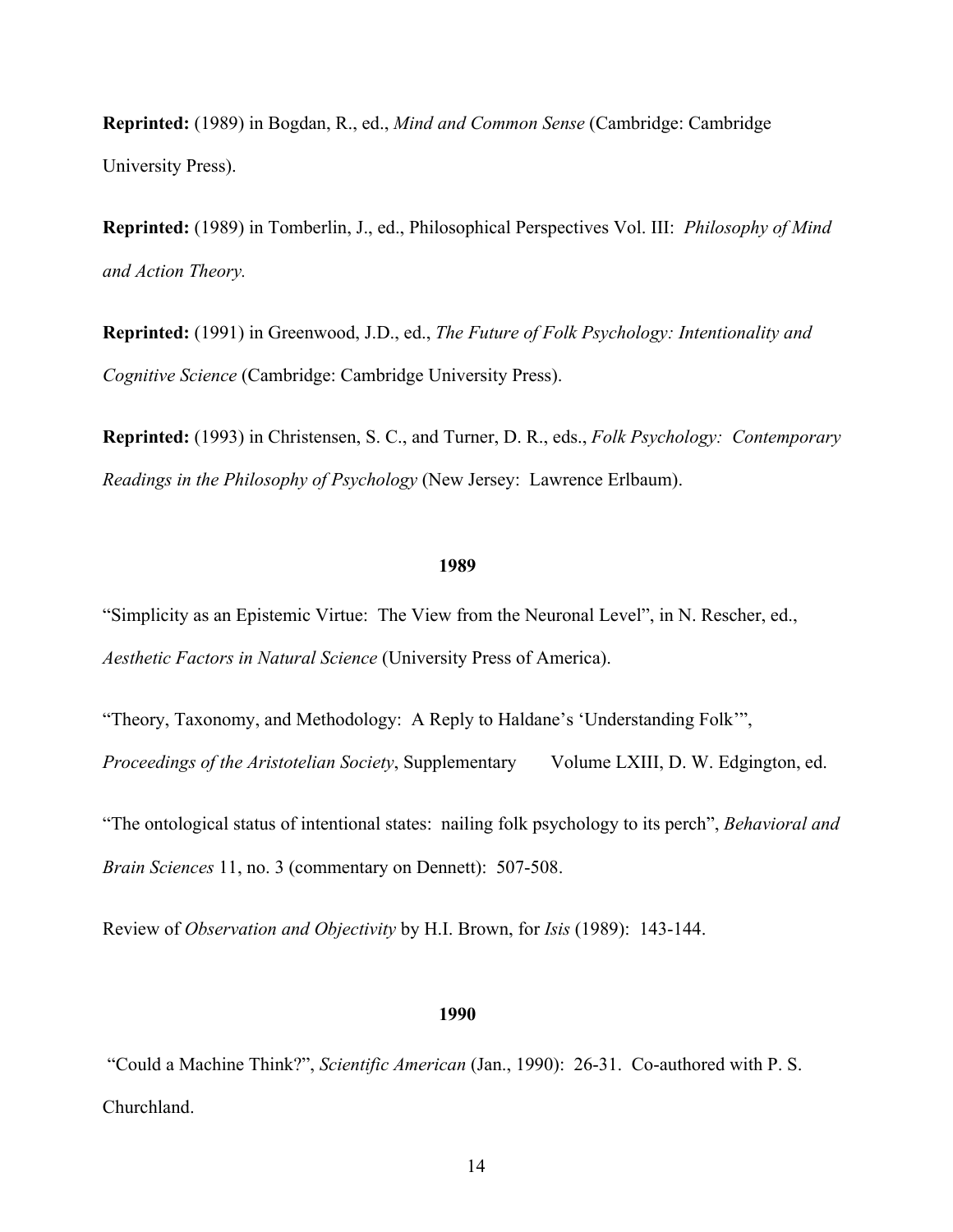Reprinted: (1992) in Schellenberg, K., ed., *Computers in Society* (Guilford, Ct., Dushkin Publishing Group, 1992): 222-228.

Reprinted: (1992) in Dietrich, E., ed., *The Intentionality of Machines* (Blackwell?)

Reprinted: (1996) in H. Geirsson & M. Losonsky, eds*., Readings in Language and Mind* (Oxford, Blackwell): 273-281.

Reprinted: (1999) in J. Preston and M. Bishop, eds., *Searle's Chinese Room* (1999).

Reprinted: (1999) in Baker, ed., *Introduction to Philosophy* (Simon and Shuster).

Reprinted: (2001), in *Introduction to Modern Philosophy* (Prentice-Hall).

Reprinted: (2005): in Irvine & Russell, eds., *In the Agora: The Public Face of Canadian Philosophy* (Toronto: University of Toronto Press).

Reprinted: (2005): in *Discovering Philosophy* (Wadsworth).

"On the Nature of Theories: A Neurocomputational Perspective", in C. W. Savage, ed., Theories: *Minnesota Studies in the Philosophy of Science,* XIV (Minneapolis: University of Minnesota Press).

Reprinted: (1992) in Fodor, J. and LePore, E., eds., *The Metaphysics of Meaning: A Resource Book* (Blackwell?)

Reprinted: (1992) in Burton, B., ed., *Minds: Natural and Artificial* (Albany: SUNY Press).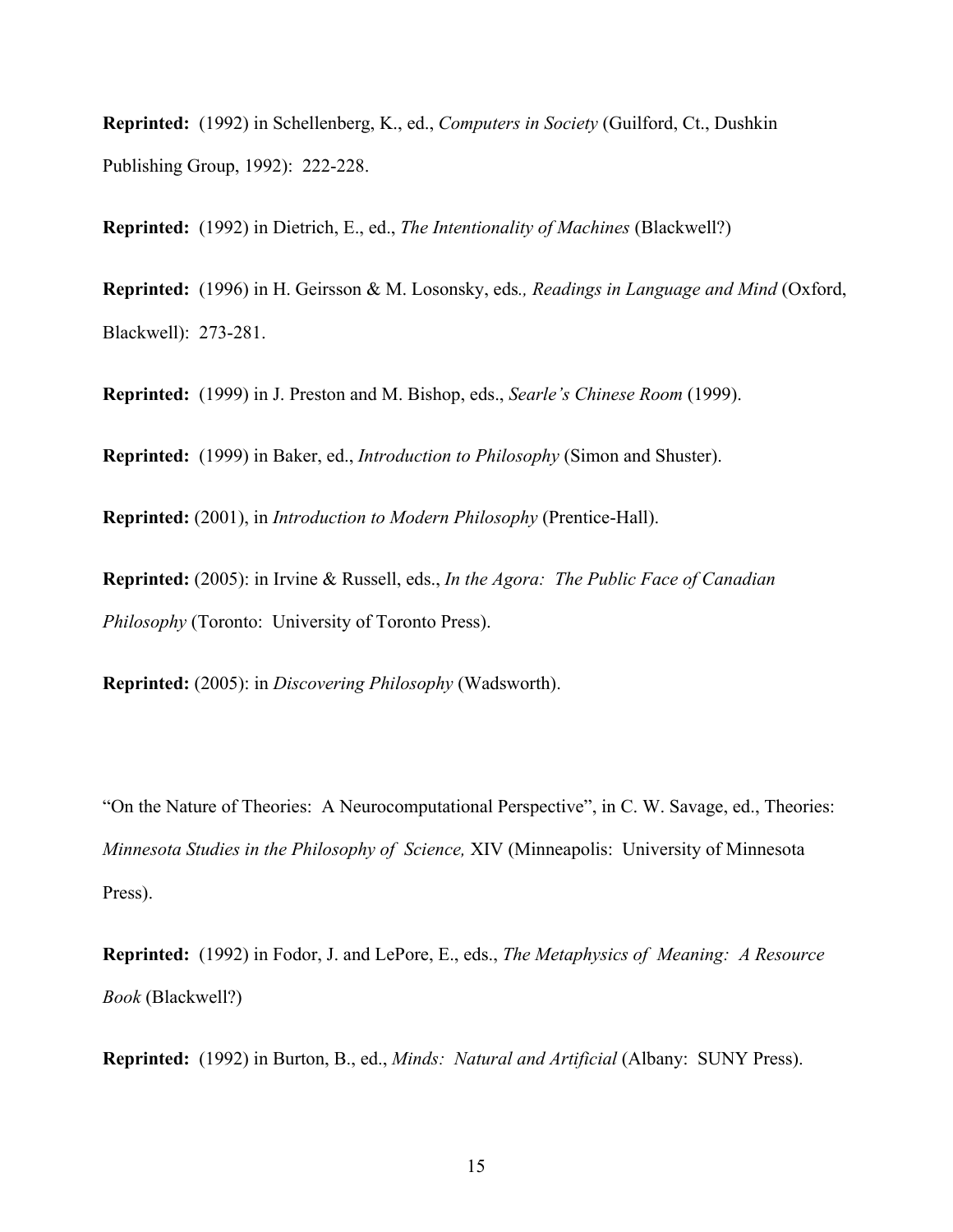Reprinted: (1997) as chapter 10 of J. Haugeland, ed*., Mind Design II* (Cambridge: The MIT Press)

Reprinted: (2002) translated into Chinese and published in Li Ping, ed., *Philosophy and Cognitive Science* (Guangdong People's Press).

"A Deeper Unity: Some Feyerabendian Themes in Neurocomputational Form", in Munevar, G., ed., *Beyond Reason: Essays on Paul Feyerabend* (Dordrecht: Kluwer)

Reprinted: (1990) in Giere, R., ed., *Minnesota Studies in the Philosophy of Science*, Vol. 15 (Minneapolis: Univ. of Minnesota Press).

Reprinted: (1992) in Trappl, R., ed., *Artificial Intelligence: Future, Impacts, Challenges* (New York: Hemisphere Publ. Corp.). This is a special issue of *Applied Artificial Intelligence*, @, no. @.

"On the Nature of Explanation: A PDP Approach," *Physica D*, 42: 281-292.

Reprinted: (1990) in Forrest, S., ed., *Emergent Computation* (Amsterdam: Elsevier): 281-292.

Reprinted: (1990) in Forrest, S., ed., *Emergent Computation: Proceedings of the Los Alamos Conference* (Cambridge: The MIT Press).

Reprinted: (1996) in Misiek, J., ed., Rationality, Vol. 175 of *Boston Studies in the Philosophy of Science* (Dordrecht: Kluwer).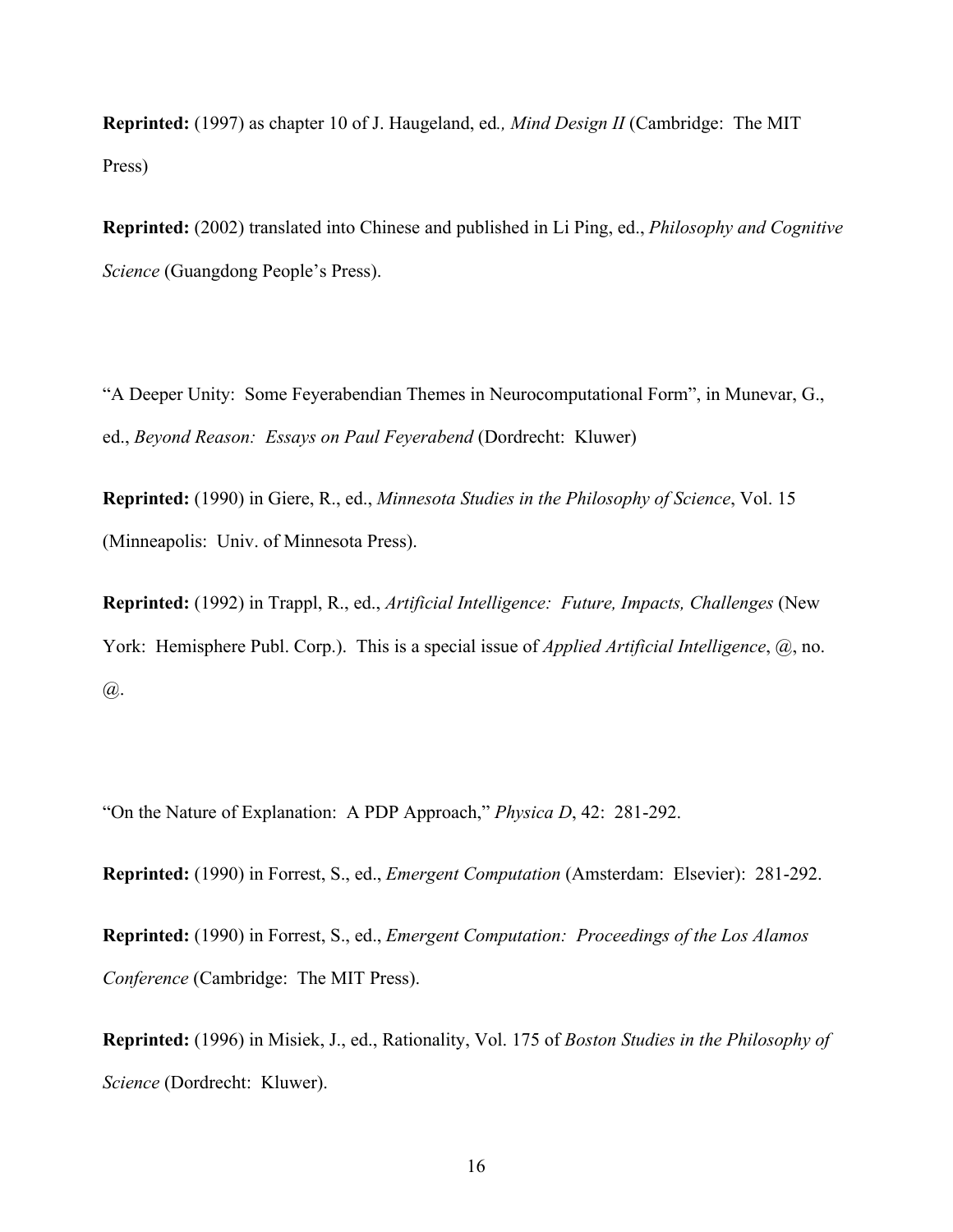"Cognitive Activity in Artificial Neural Networks", in N. Block and D. Osherson, eds., *An Invitation to Cognitive Science* (Cambridge: The MIT Press).

Reprinted: (2000) in Cummins, R. and Cummins, D., eds., *Minds, Brains, and Computers: The Foundations of Cognitive Science* (Oxford: Blackwell).

"Representation and High-Speed Computation in Neural Networks", in *The Foundations of Artificial Intelligence*: A Source Book, eds. Partridge, D. and Wilks, Y. (Cambridge: Univ. of Cambridge Press).

"Comments on Dietrich's "Computationalism", *Social Epistemology*, Vol. 4: 135-154.

#### 1991

"On the Problem of Truth and the Immensity of Conceptual Space", in Levine, G., ed., *Realism and Representation* (Madison: University of Wisconsin Press).

"Intertheoretic Reduction: A Neuroscientist's Field Guide",  $(1<sup>st</sup> author)(with P. S. Churchill)$ , in Damasio, A. and Damasio, H., eds., *Seminars in Neuroscience,* Vol. 2, no. 4: 249-256.

Reprinted: (1992) is translated into Polish in a theme issue of the journal *Znak* (T. Szubka, ed., Catholic University of Lublin).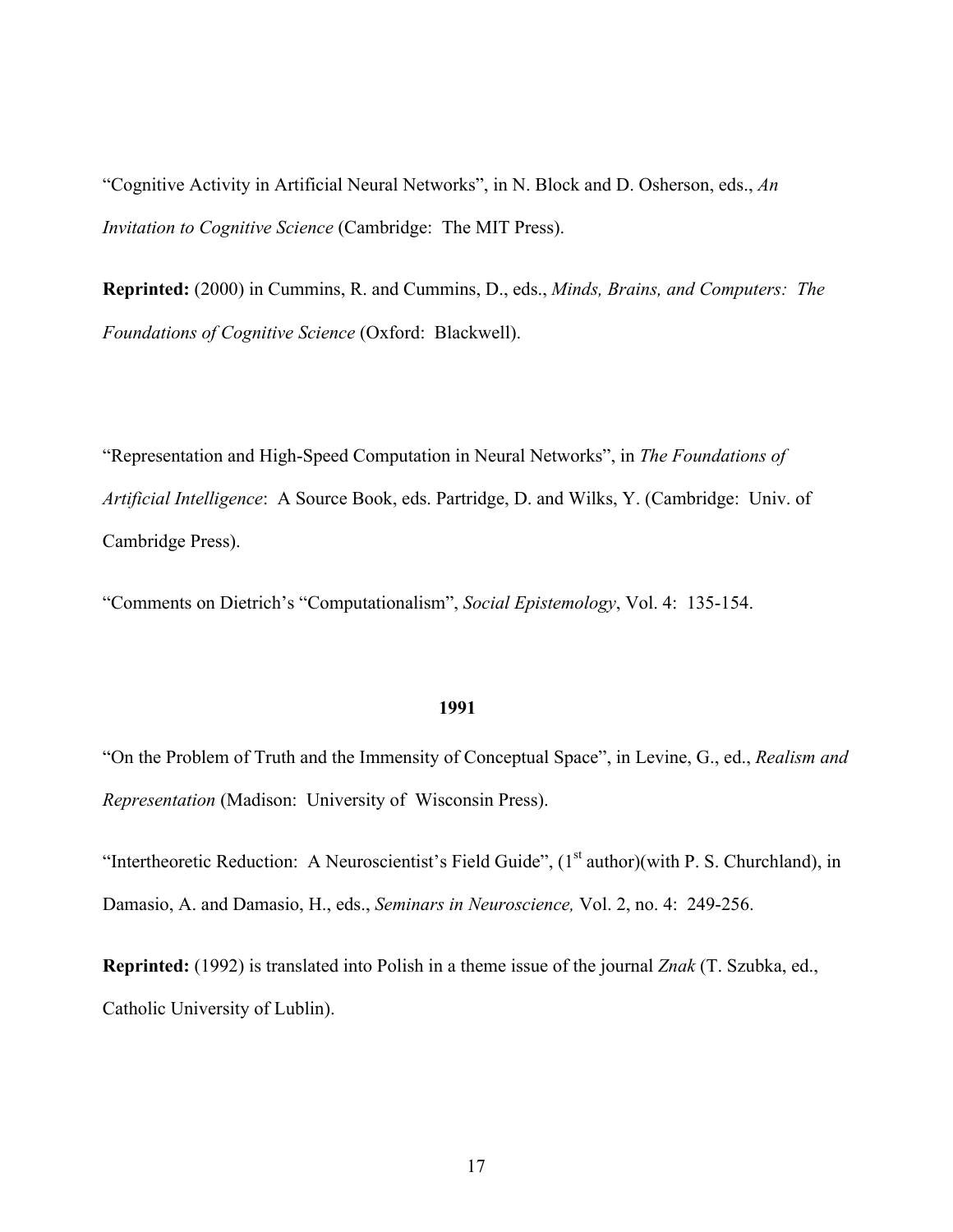Reprinted: (1992) in *Peace Through Mind/Brain Science:* Proceedings of the Third International Conference (Hamamatsu: Hamamatsu Corp.).

Reprinted: (1992) is translated into Spanish in Diaz, J.L., and Villanueva, E., eds.,*Modelos Cognitivitos de la Mente:* Investigacion Interdiscipli naria en Ciencia Cognitiva (Univeridad Nacional Autonoma de Mexico).

Reprinted: (1992) in Christen, Y., and Churchland, P., eds., *Neurophilosophy and Alzheimer's Disease* (Berlin: Springer Verlag).

Reprinted: (1993) in Szubka, T. and Warner, R. (eds.), *The Mind-Body Problem: The Present State of the Debate* (London: Blackwells).

Reprinted: (1993) translated into Spanish and reprinted in J. Cornwell, ed., *La Imaginacion de la Naturaleza* (Santiago: Editorial Universitaria).

Reprinted: (2002) in B. Bechtel, *et al*, eds., *Philosophy and the Neurosciences: A Reader* (Oxford: Blackwell).

 "Reconceiving Cognition: A Reply to Glymour", Giere, R., ed*., Minnesota Studies in the Philosophy of Science,* Vol. 15 (Minneapolis: Univ. of Minnesota Press).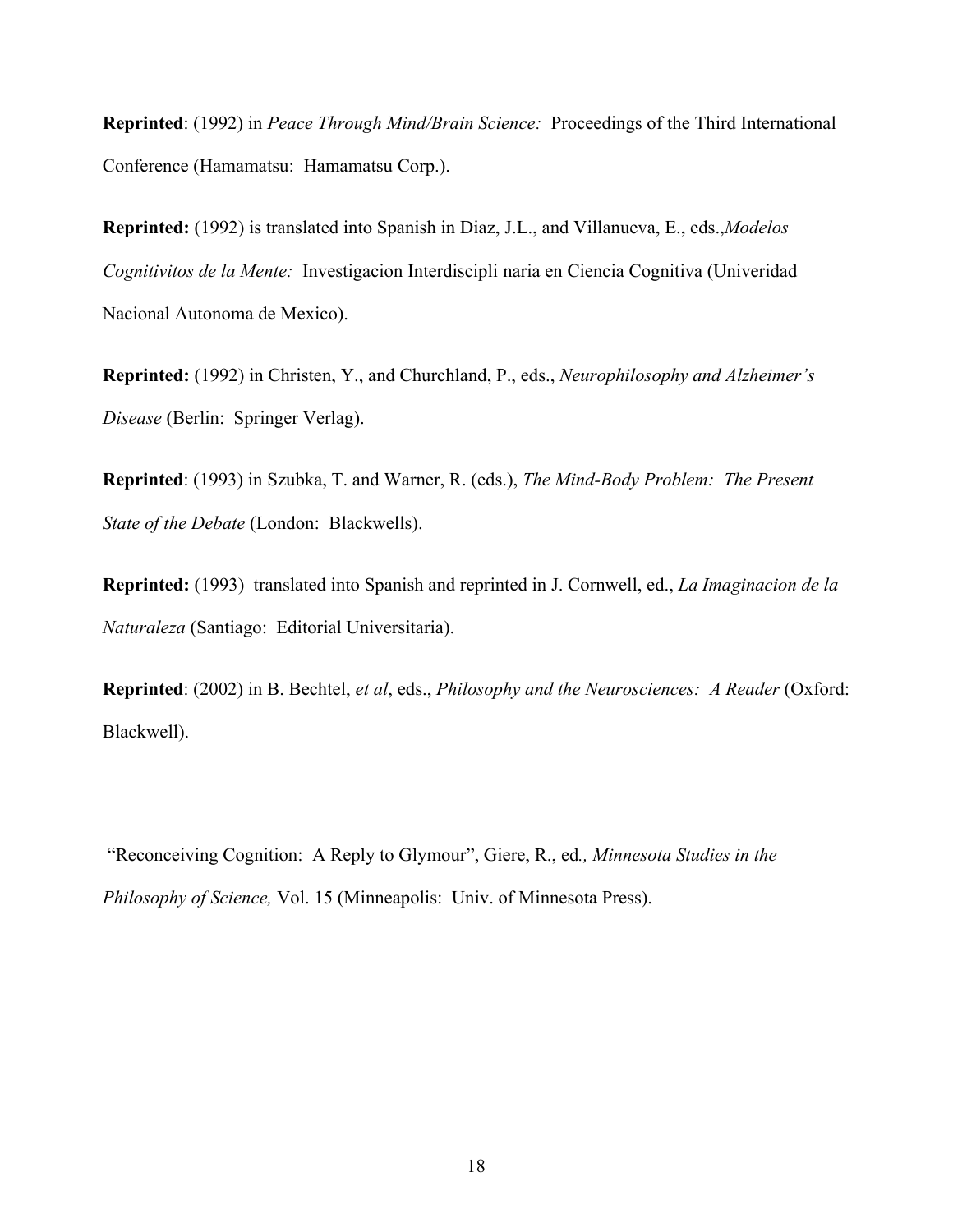#### 1992

"Activation Vectors versus Propositional Attitudes: How the Brain Represents Reality," in *Philosophy and Phenomenological Research.*

#### 1993

"A Feedforward Network for Fast Stereo Vision with Movable Fusion Plane," in Akins, K. ed., Perception, *Vancouver Studies in Cognitive Science,* Vol. IV (New York: Oxford University Press).

Reprinted: (1995) in Ford, K. and Hayes, P., eds., *Android Epistemology: Human and Machine Cognition* (AAAI Press).

Reprinted: (1999) in Hanovar, V., ed., Symbol Processors and Connectionist Networks in Artificial Intrelligence and Cognitive Modelling: Steps Toward Principled Integration (Academic Press or Oxford U.P.)

"Folk Psychology", in Guttenplan, S., ed., *Companion to the Mind* (London: Basil Blackwell).

"State-Space Semantics and Meaning Holism", *Philosophy and Phenomenological Research,* Vol. LIII, no. 3 (Sept.): 667 - 672.

"Evaluating Our Self Conception", *Mind and Language*, 8, no. 2, pp. 211-222.

Reprinted: (1994) in Moser, P.K. and Trout, J.D., eds*., Materialism* (Routledge Ltd., 1994).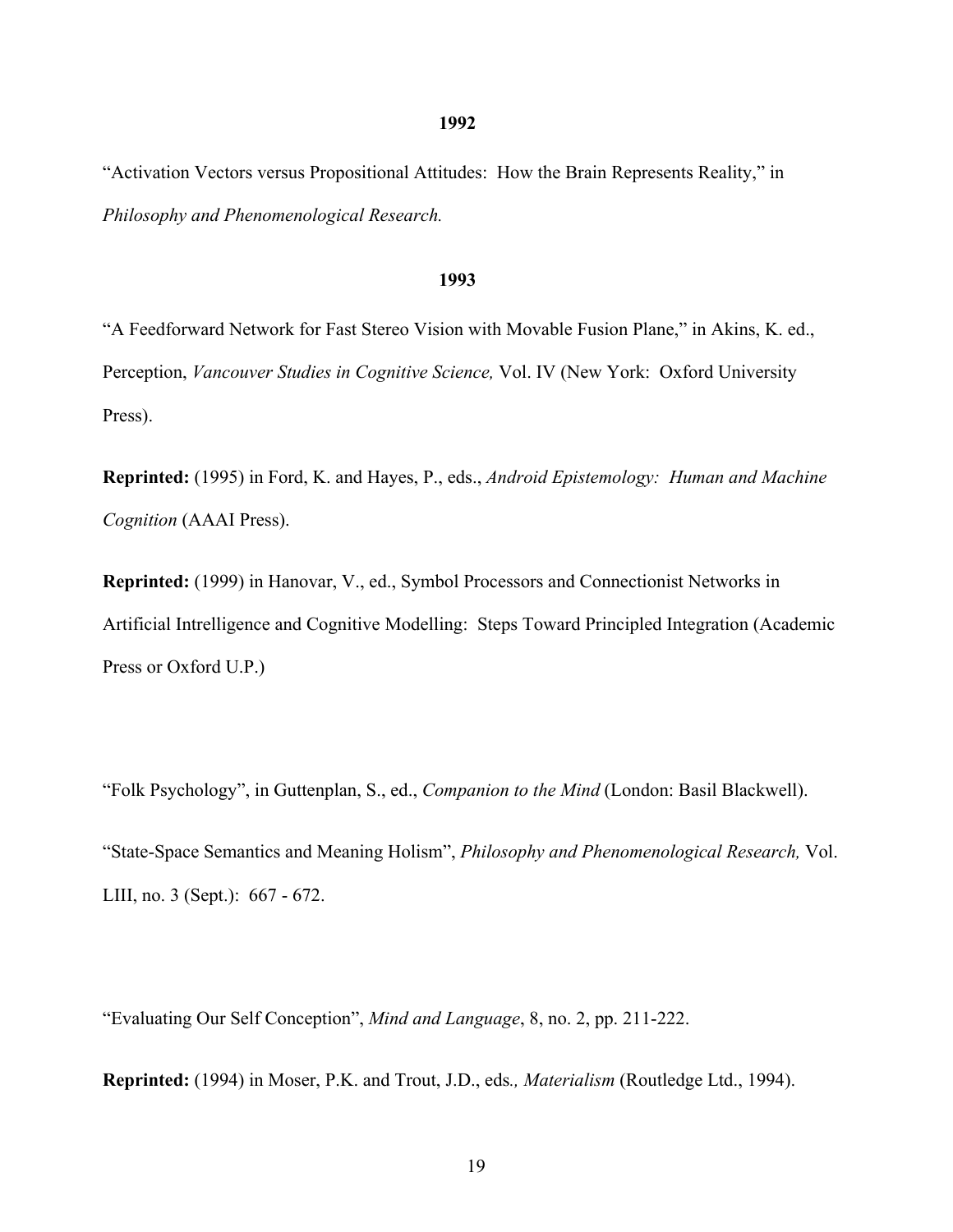## 1994

"Betty Crocker's Theory of Consciousness" (Review of Searle's *The Rediscovery of the Mind*), in *London Review of Books*, vol. 16, no. 9 (12 May).

Reprinted: (2006) in B.N. Waller, ed., *You Decide! Current Debates in Introductory Philosophy* (Longman Publishers).

### 1995

"The Neural Representation of Social Reality", in May, L., Freidman, M., and Clark, A., eds., *Mind and Morals* (Cambridge: The MIT Press).

Reprinted: (1995) in Danielson, P., ed., Modeling Rationality, Morality, and Evolution, *Vancouver Studies in Cognitive Science* (Oxford: Oxford University Press, 1998).

Reprinted: (1996) in Daly, M*., Practical Wisdom* (Wadsworth Publ. Co., 1996), a textbook on moral theory.

Reprinted: (1997) in Bynum, T. and Moor, J., ed., *The Digital Phoenix: How Computers are Changing Philosophy* (Oxford: Basil Blackwell).

Reprinted: (2001) translated into Italian and reprinted under the title, "La rappresentazione neurale del mondo sociale" in *La Fenice Digitale: Come I computer stanno cambiando la filosofia* (Milan: APOGEO srl).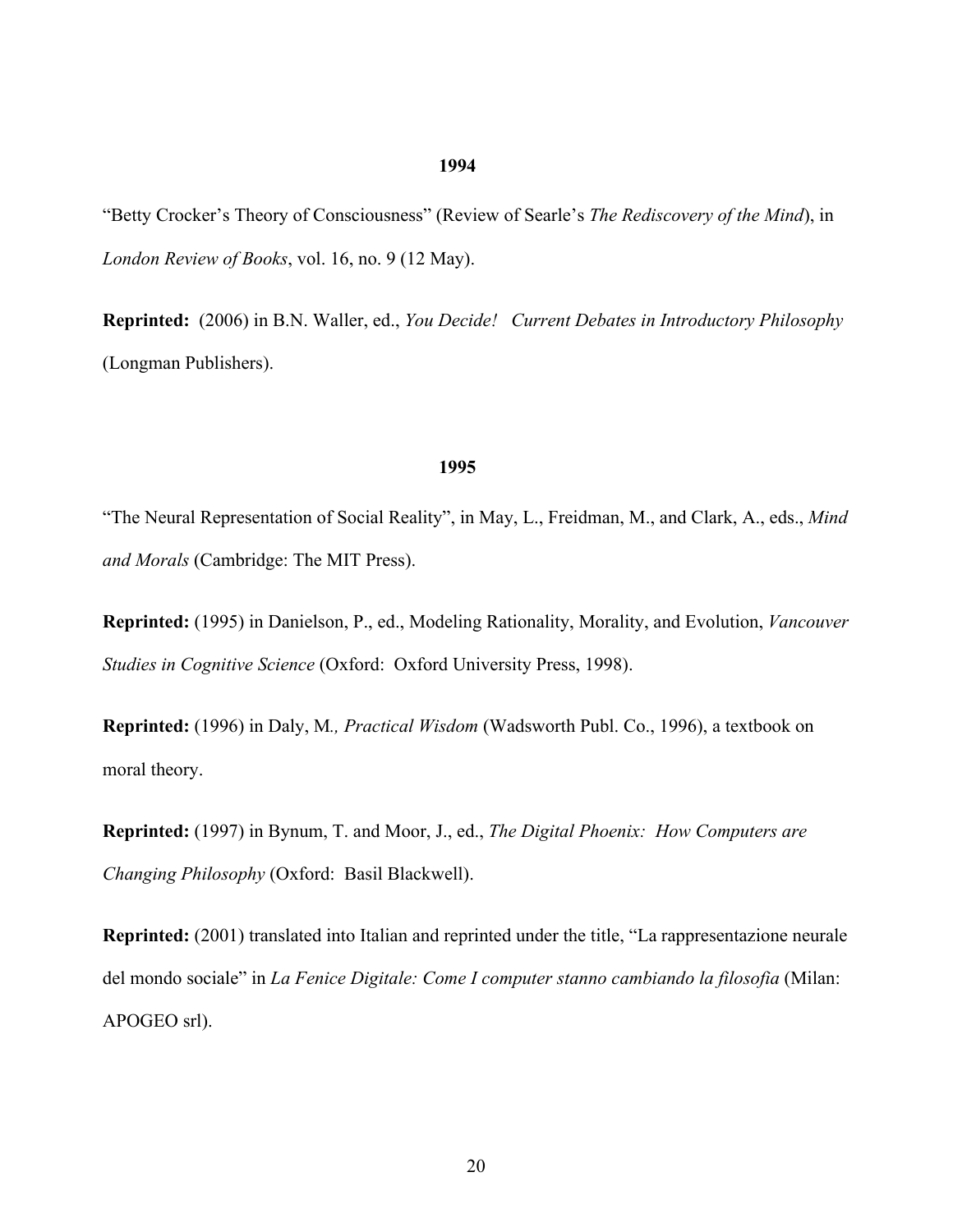Reprinted: (1996) "The Neural Representation of Social Reality", reprinted in J. Daly (ed.), *The Brain and Human Meaning* (forthcoming).

"Computer IO", *Scientific American 150<sup>th</sup> Anniversary Book* (Holt and Co.). Co-authored with Patricia Churchland.

"Our Three-Pound Engine," *Times Higher Education Supplement* (April 14).

## 1996

"The Rediscovery of Light", *Journal of Philosophy*, May, 1996: 211-228.

Reprinted: (1999) in A. Clark and J. Toribio, eds., *Artificial Intelligence and Cognitive Science: Conceptual Issues* (Hamden: Garland Publ. Co., 1999).

Reprinted: (2002) in D. Chalmers, ed., *Philosophy of Mind: Classical and Contemporary Readings* (Oxford: Oxford University Press).

Reprinted: (2005) a German translation in Metzinger, T., ed., *A Course in the Philosophy of Mind* (Berlin: Mertin Verlag).

"Learning and Conceptual Change: The View from the Neurons", in Clark, A., ed*., Essays in Honor of Alan Turing* (Oxford University Press).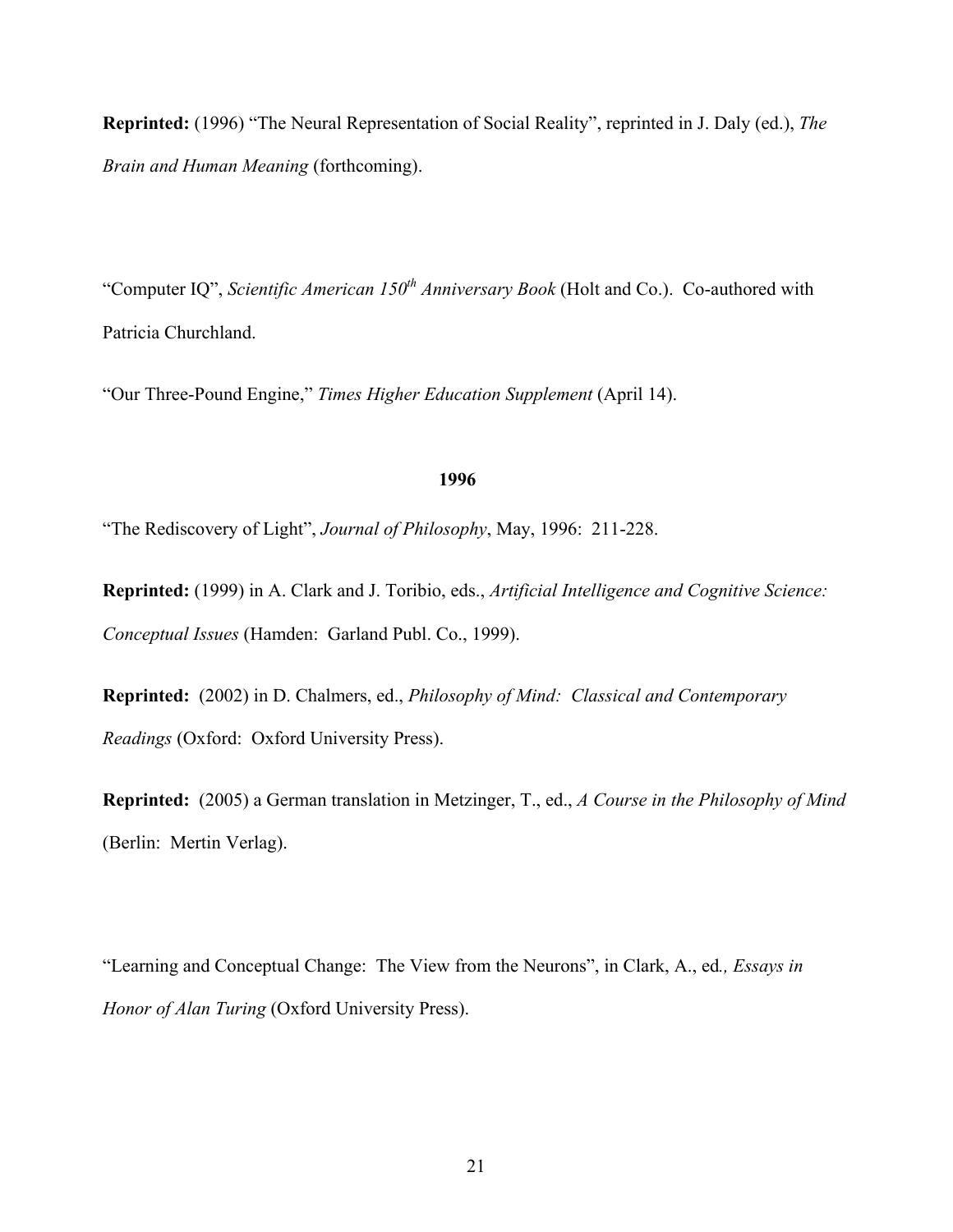# "Recent Work on Consciousness: Philosophical, Theoretical, and Empirical," *Seminars in Neurology* 17, no. 2: 101-108. (Coauthored with Patricia Churchland.)

1997

Reprinted: (1998) in Cognitive Studies: Bulletin of the Japanese Cognitive Science Society, 4, no. 3: 45-55

 "Feyerabend, Proliferation, and Recurrent Neural Networks," *Philosophy of Science*: Supplementary Volume I.

Reprinted: (1999) in J. Preston and D. Lamb, eds., *Science's Worst Enemy?* (Oxford, O.U.P.)

#### 1998

"Conceptual Similarity Across Sensory and Neural Diversity: The Fodor-Lepore Challenge Answered," *Journal of Philosophy*, 95, no. 1, January, 1998).

Reprinted: (2001) in Branquinho, J., ed., The Foundations of Cognitive Science at the End of the T Reprinted: (2005) in Ford, Hayes, and Glymour, eds., *Android Epistemology: Human and Machine Cognition, 2nd Edition* (AAAI Press).

"Toward a Cognitive Neurobiology of the Moral Virtues," *Topoi* 17, no. 1: 83-96.

Reprinted: (2001) Translated into Spanish and published under the title, "Hacia una neurobiologia cognitiva de las virtudes morales," in P.F. Martinez-Freire, ed., *Filosofia Actual de la Mente* (Madrid: *Contrastes, Revista Interdisciplinar de Filosofia,* Suplemento 6).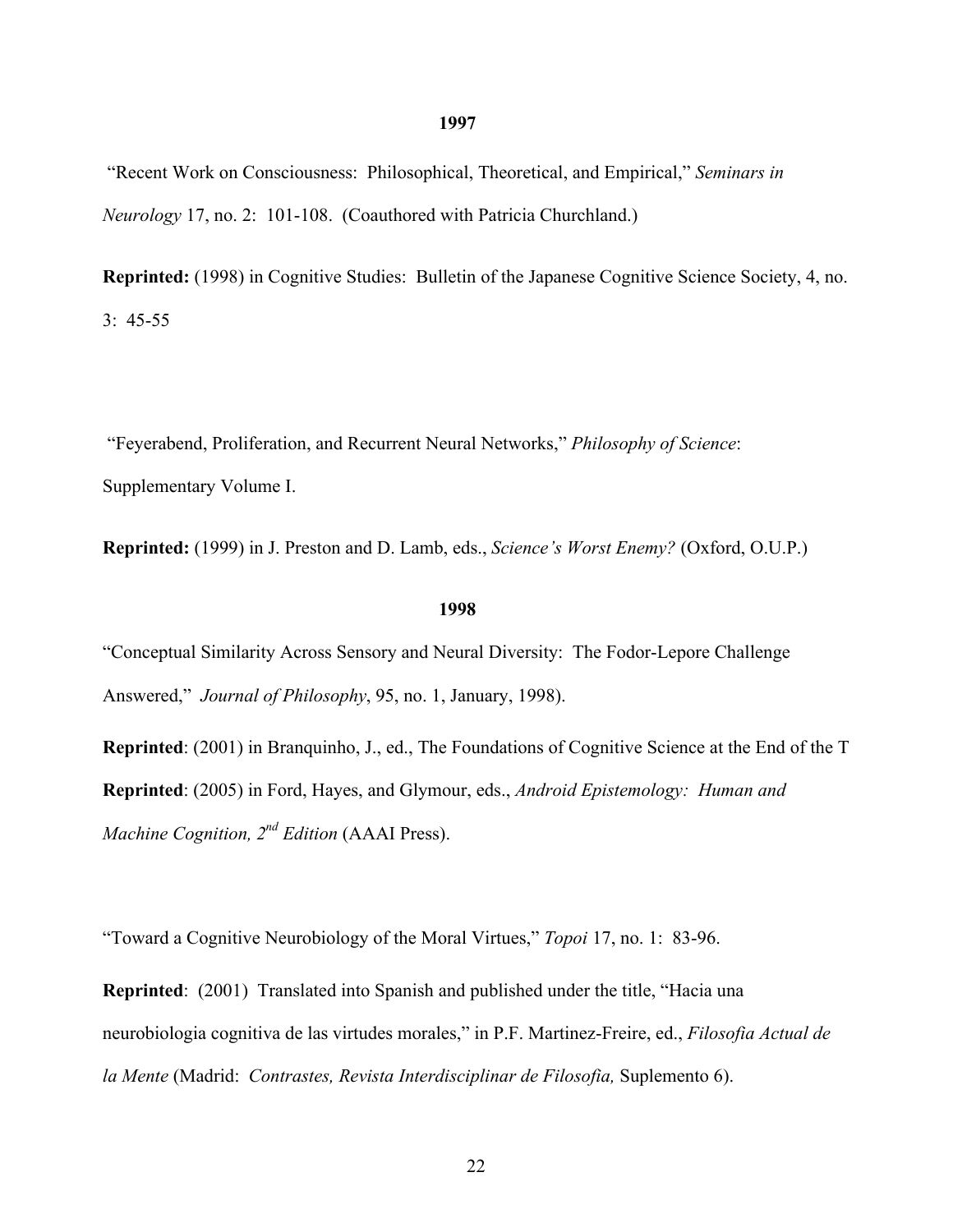Reprinted: (2005) in Mason, M., *Taking Sides:Cognitive Science* (McGraw-Hill Dushkin).

"Precis of *The Engine of Reason, The Seat of the Soul*," in *Philosophy and Phenomenological Research* 58, no. 4: (as the introduction to a Symposium on that book).

"Replies to Critics*," Philosophy and Phenomenological Research* 58, no. 4. My response to four critical essays concerning *The Engine of Reason*.

"A Brief Critique of Panpsychism", in Butler, C., ed., *History as the Story of Free*dom (Editions Rodopi, Amsterdam): 211-5.

Reprinted: (1998) in D. Rothbart, ed., Science, Reason, and Reality: An Introduction to the Philosophy of Science (Fort Worth: Harcourt Brace).

#### 1999

 "Densmore and Dennett on Virtual Machines and Consciousness," *Philosophy and Phenomenological Research* 59, no. 3.

"A New Approach to Human Cognition and Its Significance for the Philosophy of Science," in M. Pauri, ed., *Observation and Scientific Realism* (Parma, Italy)*.*

"Review of Reason, Regulation, and Realism," C.A. Hooker, in *Philosophy and Phenomenological Research* 58, no. 4.

"Review of The Undiscovered Mind, John Horgan, *in The New York Times Book Review,*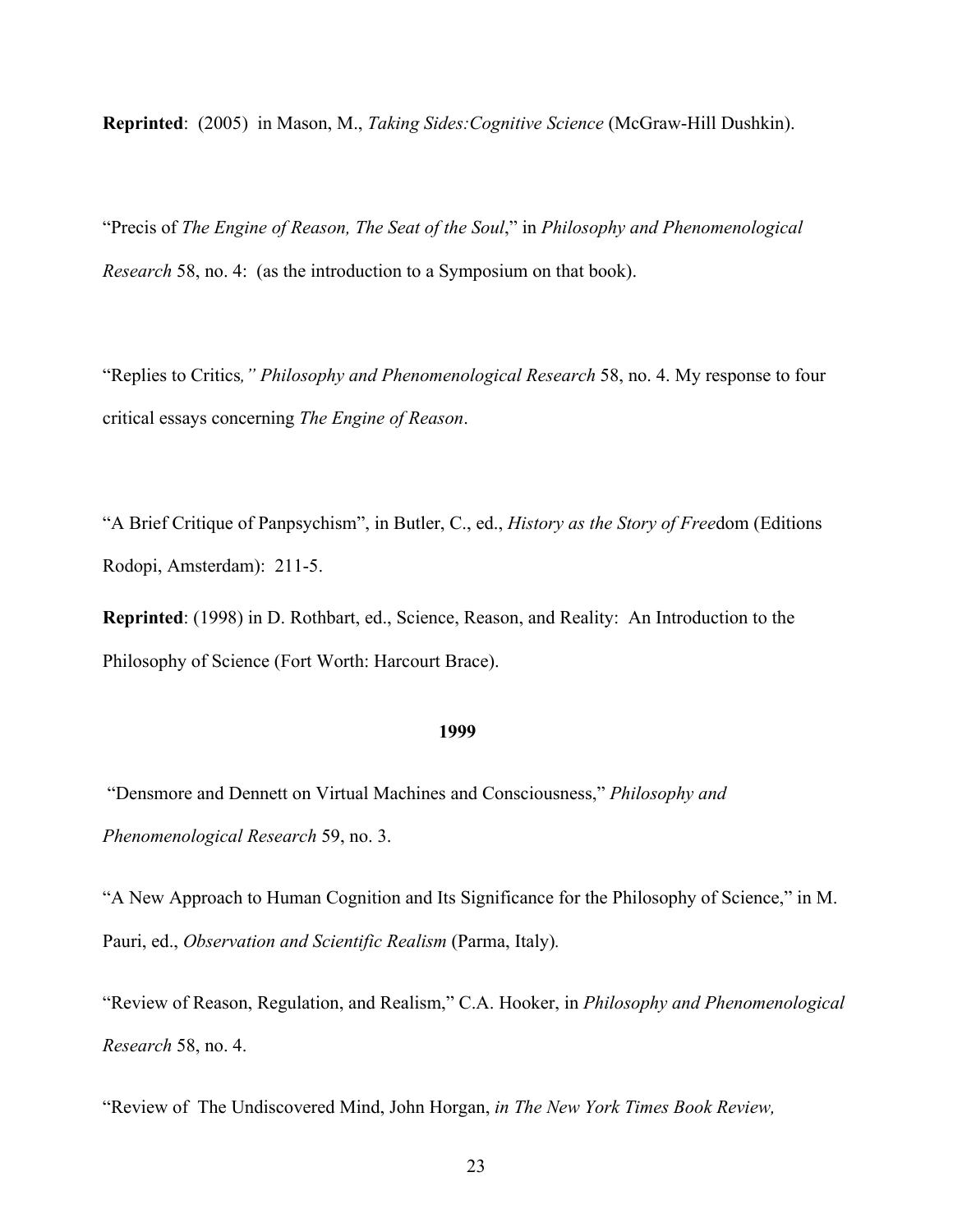#### 2000

"Rules, Know-How, and the Future of Moral Cognition," in R. Thomason and B. Hunter, eds., *Moral Philosophy Naturalized,* supplementary volume 26 of *Canadian Journal of Philosophy* (2000): 291-306.

 "Science, Religion, and American Educational Policy," *Public Affairs Quarterly* Vol. 14, no. 4: 279-91.

"Foreword to the New Edition," *The Computer and the Brain*, by John von Neumann (New Haven: Yale University Press): pp. *xi –xxii*. (with Patricia Churchland).

"The Mind-Brain Problem," an encyclopedia article (coauthored with Patricia Churchland), in Bizzi, E., Calissano, P., and Volterra, V., eds., *The Brain of Homo Sapiens*, Vol. 4 of *Frontiere della Biologia* (Istituto della Enciclopedia Italiana Treccani). 55 pages. French and English editions of this encyclopedia are also forthcoming.

Reprinted: (2002) "The Mind-Brain Problem," is translated into English and appears in D. Baltimore, ed., *Vol. 4* of *Frontiers of Life* (Academic Press).

## 2001

"What Happens to Reliabilism When It Is Liberated from the Propositional Attitudes?", *Philosophical Topics, Vol. X, no. X ,*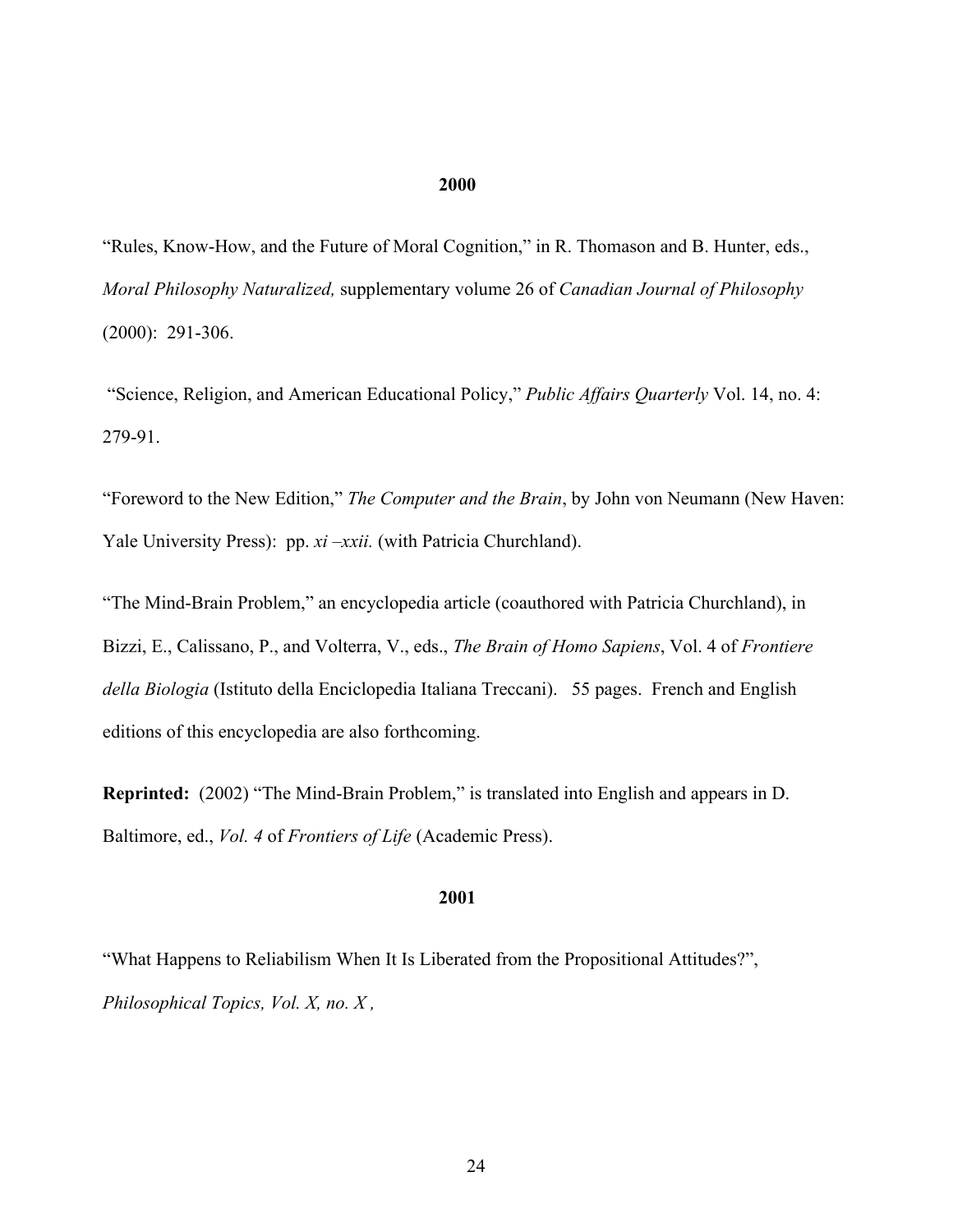"Neurosemantics: On the Mapping of Minds and the Portrayal of Worlds," in K.E. White, ed., *The Emergence of the Mind: Proceedings of the International Symposium* (Milan: Montedison the Fondazione Carlo Erba): 117-147.

#### 2002

"Outer Space and Inner Space: The New Epistemology," *Proceedings of the American Philosophical Association:* Presidential Address (2002).

Reprinted: (2005) in Hetherington, S., ed., *Epistemology Futures* (Oxford: OUP).

"Catching Consciousness in a Recurrent Net," Brook, A. and Ross, D., eds., *Daniel Dennett: Contemporary Philosophy in Focus* (Cambridge: Cambridge University Press)

 "Science, Religion, and American Educational Policy," *Public Affairs Quarterly* Vol. 14, no. 4 (2001): 279-91.

"What Happens to Reliabilism When It Is Liberated from the Propositional Attitudes?" in *Philosophical Topics*, vol. 29, no. 1 & 2 (2001), a festschrift edition entitled *The Philosophy of Alvin Goldman.*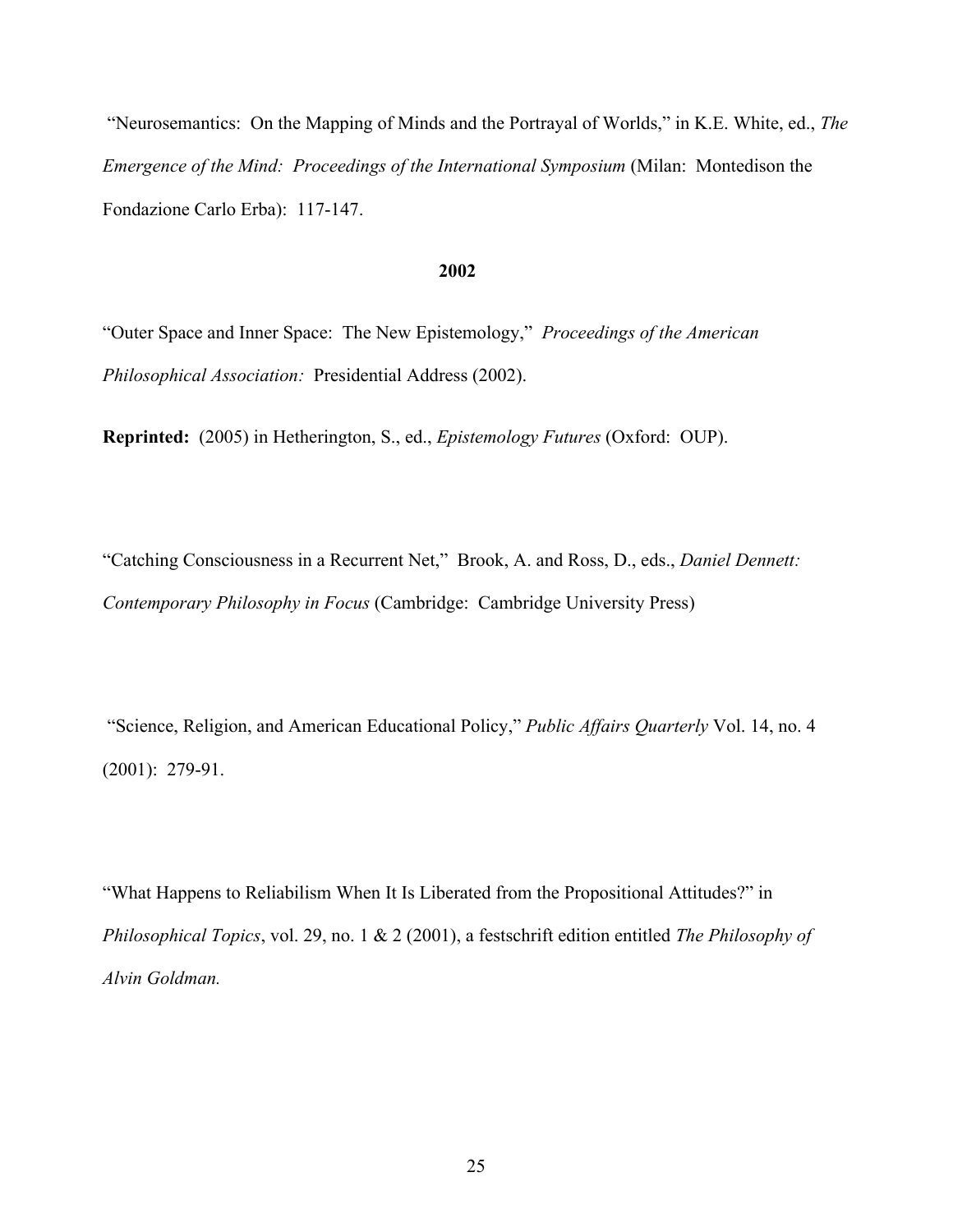"Neural Worlds and Real Worlds," co-authored with P.S. Churchland, to appear in *Nature Reviews,* Vol*. @,* no*. @* (2002)*.*

 "Consciousness", in Gregory, R.L., ed*., The Oxford Companion to the Mind* (Oxford, O.U.P., 2002).

"Philosophy of Mind Meets Logical Theory: Perry on Neo-Dualism," *Philosophy and*

*Phenomenological Research,* Vol. @, no. @ (2002). Book Review

# 2003

# 2004

# 2005

"Functionalism at Forty: A Critical Retrospective," *Journal of Philosophy* (Jan., 2005).

"Chimerical Colors: Some Phenomenological Predictions from Cognitive Neuroscience," *Philosophical Psychology*, vol. 18, no. 5 (2005).

"Cleansing Science," a critical notice of *Philosophical Foundations of Neuroscience,* Bennett, M.R.

and Hacker, P.M.S., for *Inquiry* (2005).

# **2006 2006**